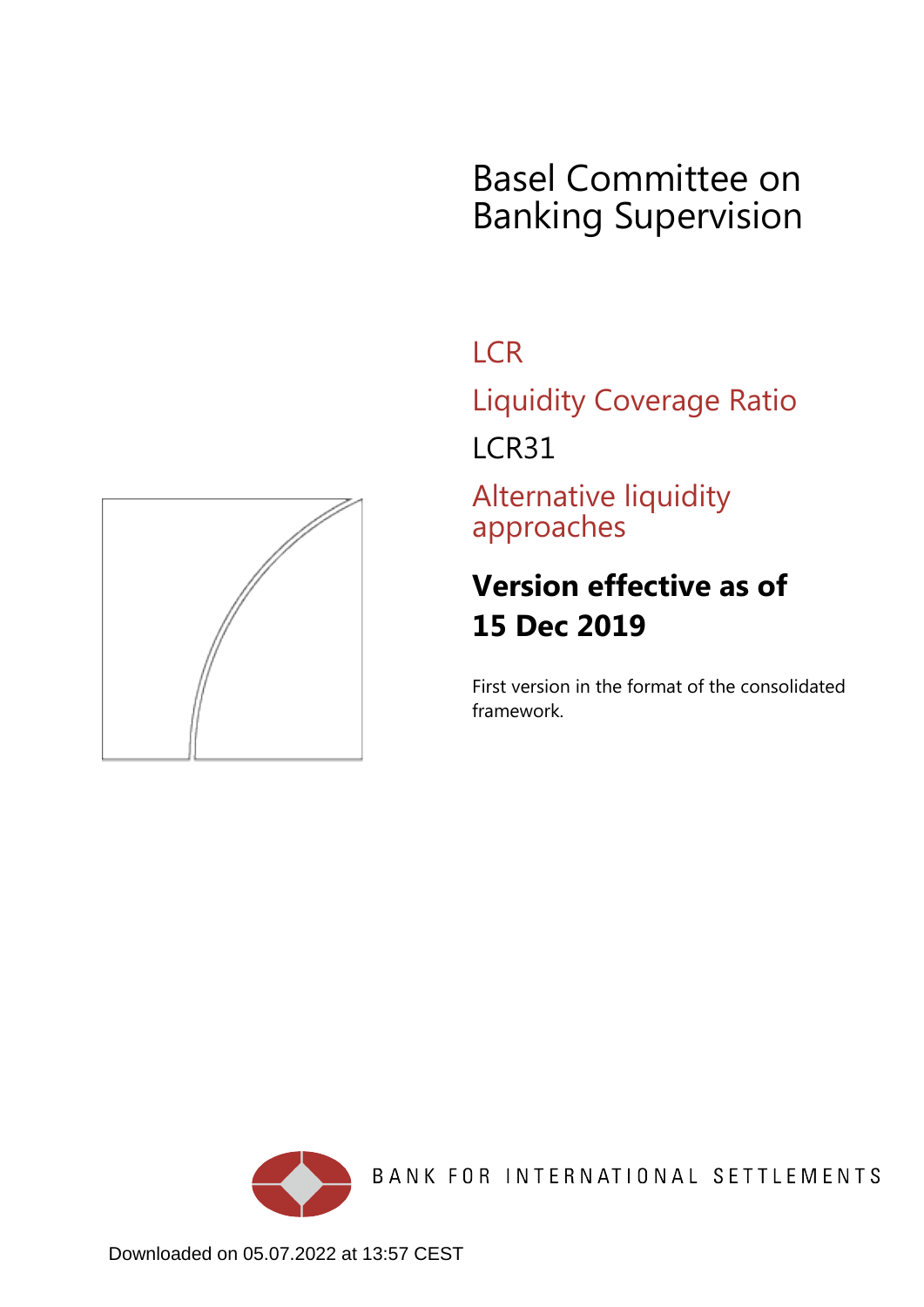*© Bank for International Settlements 2022. All rights reserved.*

Downloaded on 05.07.2022 at 13:57 CEST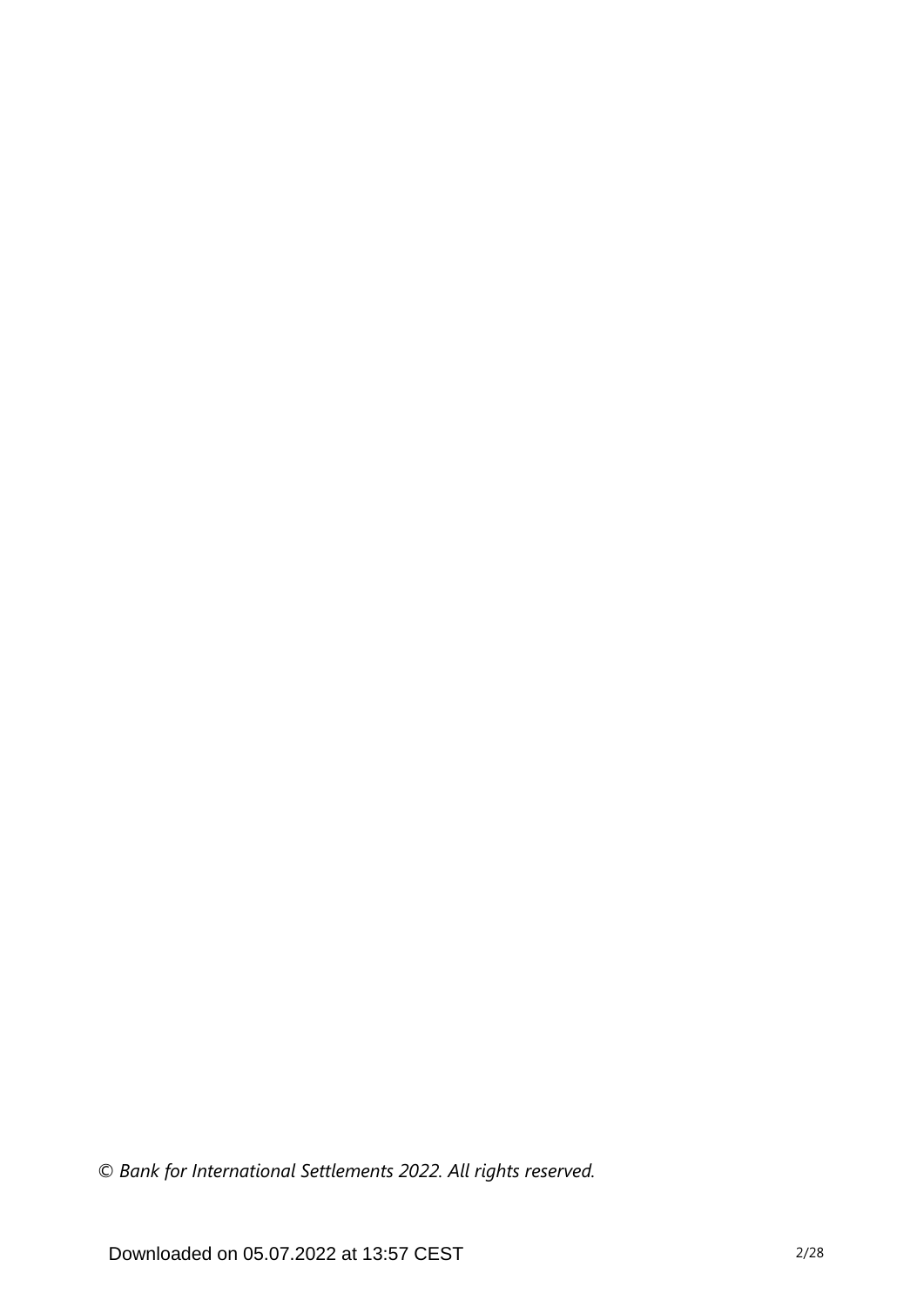## **Introduction**

<span id="page-2-2"></span>Some jurisdictions may have an insufficient supply of Level 1 high-quality liquid assets (HQLA), or both Level [1](#page-2-0) and Level [2](#page-2-1) HQLA, $\frac{1}{2}$  in their domestic currency<sup>2</sup> to meet the aggregate demand of banks with significant exposures in this currency. To address this situation, the Basel Committee has developed alternative treatments for holdings in the stock of HQLA, which are expected to apply to a limited number of currencies and jurisdictions. **31.1**

#### *Footnotes*

- <span id="page-2-0"></span>*Insufficiency in Level 2 assets alone does not qualify for the alternative treatment. [1](#page-2-2)*
- *For member states of a monetary union with a common currency, that common currency is considered the "domestic currency". [2](#page-2-2)*
- <span id="page-2-1"></span>Eligibility for such alternative treatment will be judged on the basis of the principles and qualifying criteria set out in [LCR31.20](https://www.bis.org/basel_framework/chapter/LCR/31.htm?tldate=20281012&inforce=20191215&published=20191215#paragraph_LCR_31_20191215_31_20) and explained further in [LCR31.24](https://www.bis.org/basel_framework/chapter/LCR/31.htm?tldate=20281012&inforce=20191215&published=20191215#paragraph_LCR_31_20191215_31_24) to [LCR31.61](https://www.bis.org/basel_framework/chapter/LCR/31.htm?tldate=20281012&inforce=20191215&published=20191215#paragraph_LCR_31_20191215_31_61). **31.2**
- **31.3** There are three alternative treatments available:
	- (1) contractual committed liquidity facilities from the relevant central bank, for a fee (Option 1);
	- (2) foreign currency HQLA to cover domestic liquidity needs (Option 2); and
	- (3) additional use of Level 2 assets with a higher haircut (Option 3).

## **General rules governing the use of alternative liquidity approaches**

<span id="page-2-3"></span>Jurisdictions are not limited to one option. However, the usage of any of the above options must be constrained by a limit specified by supervisors in jurisdictions whose currency is eligible for the alternative treatment. The limit should be expressed in terms of the maximum amount of HQLA associated with the use of the options (whether individually or in combination) that a bank is allowed to include in its Liquidity Coverage Ratio (LCR), as a percentage of the total amount of HQLA the bank is required to hold in the currency concerned.<sup>[3](#page-3-0)</sup> HQLA associated with the options refer to: **31.4**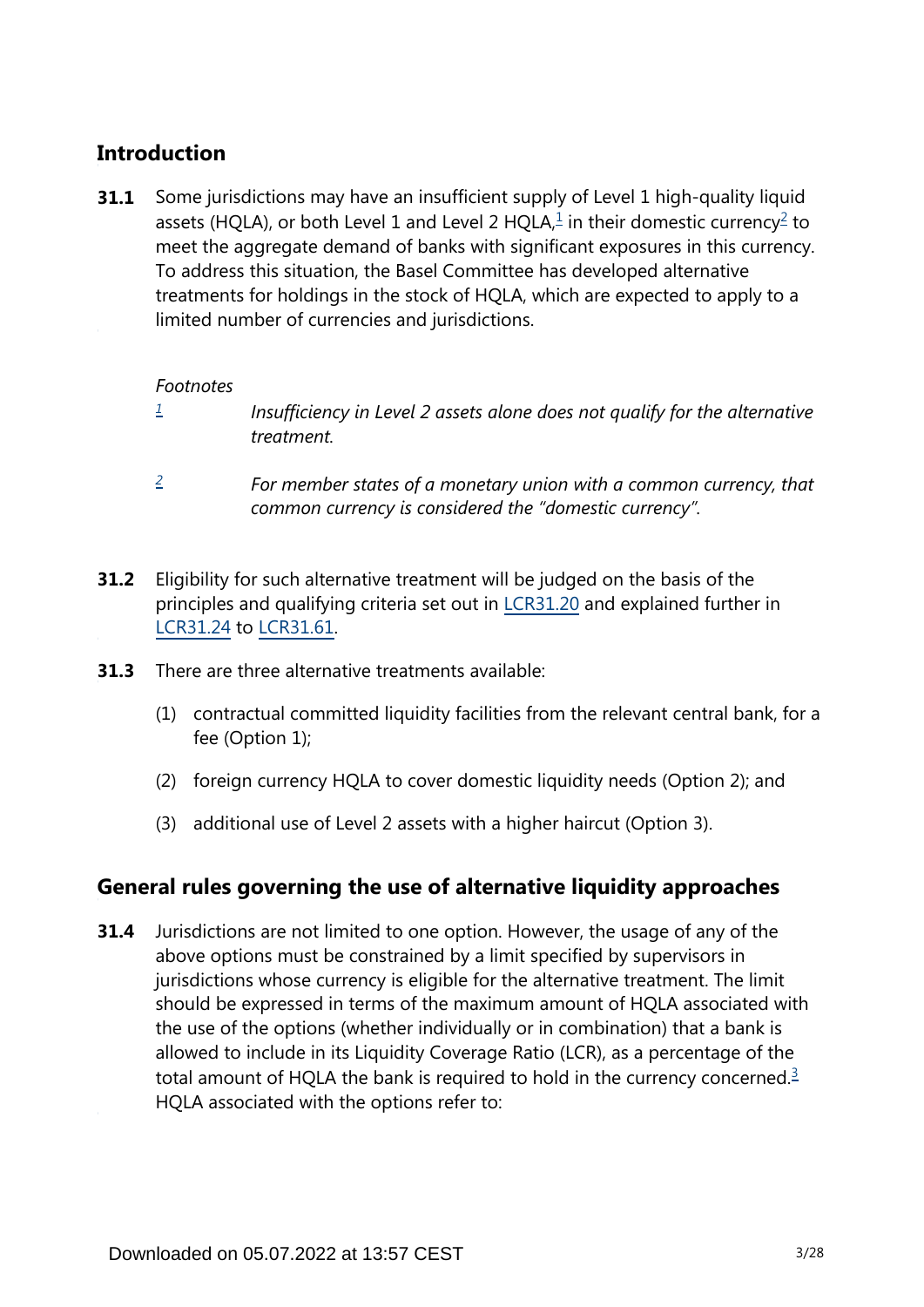- (1) in the case of Option 1, the amount of committed liquidity facilities granted by the relevant central bank, for a fee;
- (2) in the case of Option 2, the amount of foreign currency HQLA used to cover the shortfall of HQLA in the domestic currency; and
- (3) in the case of Option 3, the amount of Level 2 assets held (including those within the 40% cap).

<span id="page-3-0"></span>*[3](#page-2-3)*

*The required amount of HQLA in the domestic currency includes any regulatory buffer (ie above the 100% LCR standard) that the supervisor may reasonably impose on the bank concerned based on its liquidity risk profile.*

<span id="page-3-2"></span>**31.5** If, for example, the maximum level of usage of the options is set at 80%, it means that a bank adopting the options, either individually or in combination, would only be allowed to include HQLA associated with the options (after applying any relevant haircut) up to 80% of the required amount of HQLA in the relevant currency.<sup>[4](#page-3-1)</sup> Thus, at least 20% of the HQLA requirement would need to be met by Level 1 assets in the relevant currency. The maximum usage of the options is constrained by the bank's actual shortfall of HQLA in the currency concerned.

#### *Footnotes*

<span id="page-3-1"></span>*[4](#page-3-2)*

*For example, if a bank has used Option 1 and Option 3 to the extent that it has been granted an Option 1 facility of 10%, and held Level 2 assets of 55% after haircut (both in terms of the required amount of HQLA in the domestic currency), the HQLA associated with the use of these two options amount to 65% (ie 10%+55%), which is still within the 80% level. The total amount of alternative HQLA used is 25% (ie 10% + 15%; additional Level 2A assets used).*

**31.6** The maximum level of usage should be consistent with the projected size of the HQLA shortfall faced by banks subject to the LCR in the currency concerned, taking into account all relevant factors that may affect the size of the shortfall over time. The supervisor should explain how this level is derived, and justify why this is supported by insufficient HQLA in the banking system.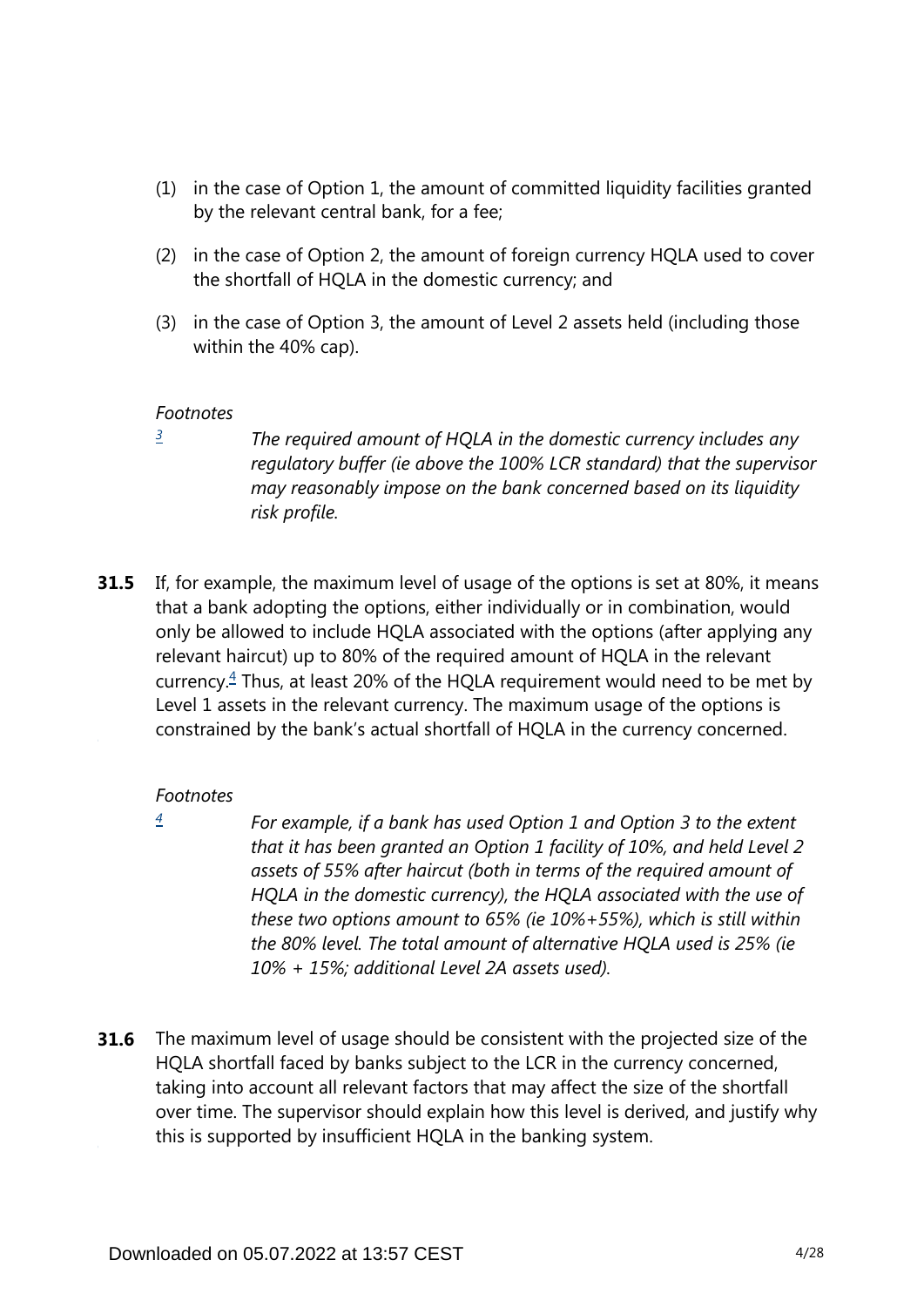A bank must keep its supervisor informed of its usage of the options so as to enable the supervisor to manage the aggregate usage of the options in the jurisdiction and to monitor, where necessary, that banks using such options observe the relevant supervisory requirements.

- While bank-by-bank approval by the supervisor is not required for use of the alternative liquidity approaches, individual supervisors may still consider providing specific approval for banks to use the options should this be warranted based on their jurisdiction-specific circumstances. For example, use of Option 1 will typically require central bank approval of the committed facility. **31.8**
- In general, a bank that needs to use the options should not be allowed to use such options above the level required to meet its LCR (including any reasonable buffer above the 100% standard that may be imposed by the supervisor), however supervisors may consider whether this should be accommodated under certain circumstances. Banks may wish to do so for a number of reasons. For example, they may want to have an additional liquidity facility in anticipation of tight market conditions. Supervisors should have a process (eg through periodic reviews) for ensuring that the alternative HQLA held by banks are not excessive compared with their actual need. In addition, banks should not intentionally replace their stock of Level 1 or Level 2 assets with ineligible assets to create a larger liquidity shortfall for economic reasons or otherwise. **31.9**
- **31.10** A bank must demonstrate that it has taken reasonable steps to use Level 1 and Level 2 assets and reduce the amount of liquidity risk (as measured by reducing net cash outflows in the LCR) to improve its LCR, before applying an alternative treatment. Holding an HQLA portfolio is not the only way to mitigate a bank's liquidity risk. For example, a bank could improve the matching of its assets and liabilities, attract stable funding sources, or reduce its longer-term assets. Banks should not treat the use of the options simply as an economic choice that maximises the profits of the bank through the selection of alternative HQLA based primarily on yield considerations. The liquidity characteristics of an alternative HQLA portfolio should be considered to be more important than its net yield.
- **31.11** In order to ensure that banks' usage of the options is not out of line with the availability of Level 1 assets within the jurisdiction, supervisors may set a minimum amount of Level 1 assets to be held by each bank that is consistent with the availability of Level 1 assets in the market. A bank must then ensure that it is able to hold and maintain Level 1 assets not less than the minimum amount when applying the options.

#### **31.7**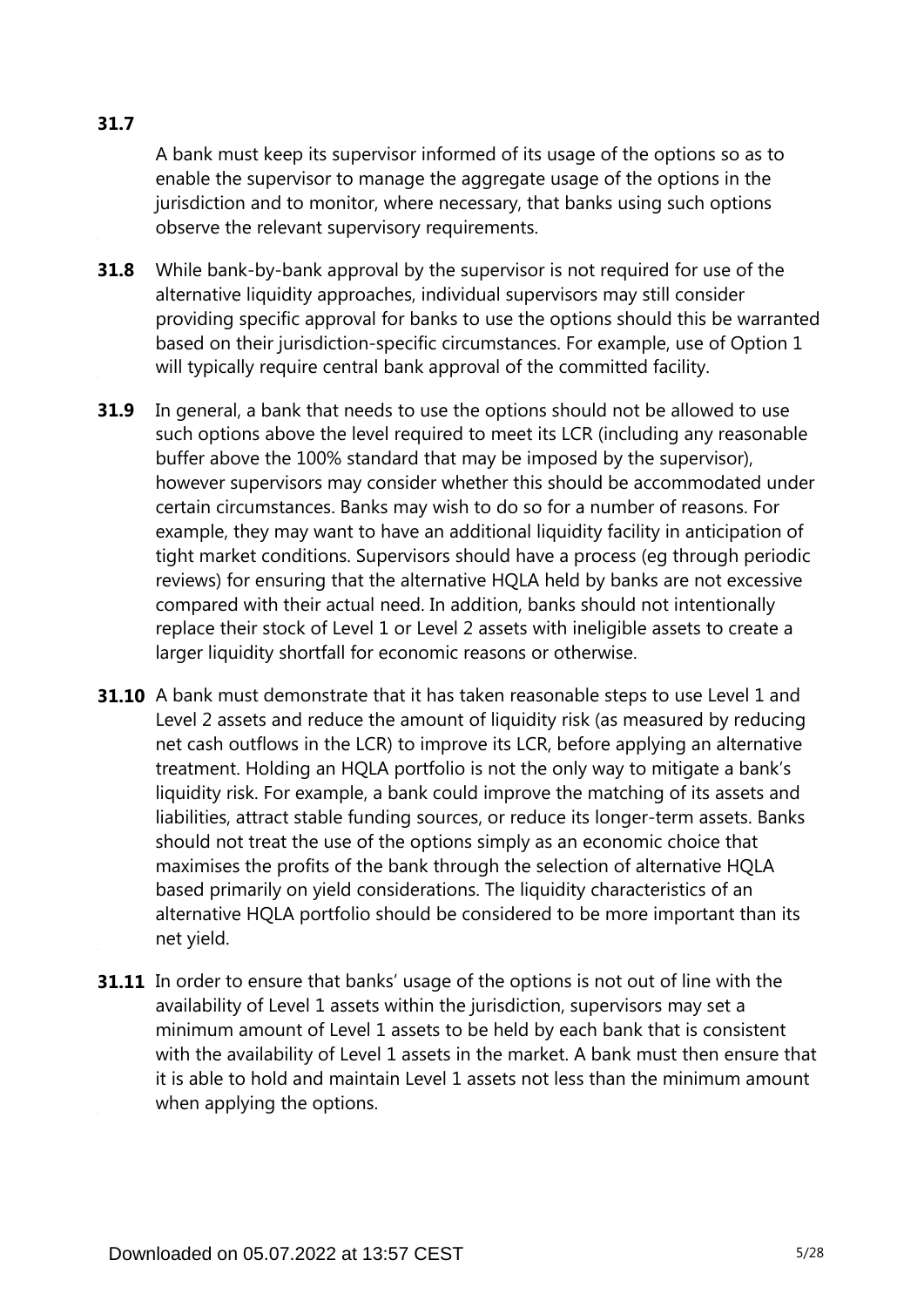## **Option 1 – Contractual committed liquidity facilities from the relevant central bank, for a fee**

**31.12** Under Option 1, banks may access contractual committed liquidity facilities provided by the relevant central bank (ie relevant given the currency in question) for a fee. These committed liquidity facilities should be distinct and separate from regular central bank standing arrangements, as these committed liquidity facilities must meet certain criteria. In particular, these facilities must be established contractual arrangements between the central bank and the commercial bank with a maturity date which, at a minimum, falls outside the 30 day LCR window. Further, the contract must be irrevocable prior to maturity and must not involve an ex post credit decision by the central bank. Such facilities must also incur a fee for the facility which is charged regardless of the amount, if any, drawn down against that facility; and the fee must be set so that both banks that claim the facility to meet the LCR and banks that do not have similar financial incentives to reduce their exposure to liquidity risk. That is, the fee should be set so that the net yield on the assets used to secure the facility should not be higher than the net yield on a representative portfolio of Level 1 and Level 2 assets, after adjusting for any material differences in credit risk. A jurisdiction seeking to adopt Option 1 should justify that the fee is suitably set in a manner as prescribed in this paragraph.

## **Option 2 – Foreign currency HQLA to cover domestic liquidity needs**

**31.13** Under Option 2, supervisors may permit banks that evidence a shortfall of HQLA in the domestic currency (ie insufficient domestic currency HQLA relative to domestic currency liquidity risk) to hold HQLA in a currency that does not match the currency of the associated liquidity risk. However, the resulting currency mismatch positions must be justifiable and controlled within limits agreed by their supervisors. Supervisors should restrict such positions within levels consistent with the bank's foreign exchange risk management capacity and needs and ensure that such positions relate to currencies that are freely and reliably convertible, are effectively managed by the bank, and would not pose undue risk to its financial strength. In managing those positions, the bank should take into account the risk that its ability to swap currencies and its access to the relevant foreign exchange markets may erode rapidly under stressed conditions. It should also take into account that sudden, adverse exchange rate movements could sharply widen existing mismatch positions and alter the effectiveness of any foreign exchange hedges in place.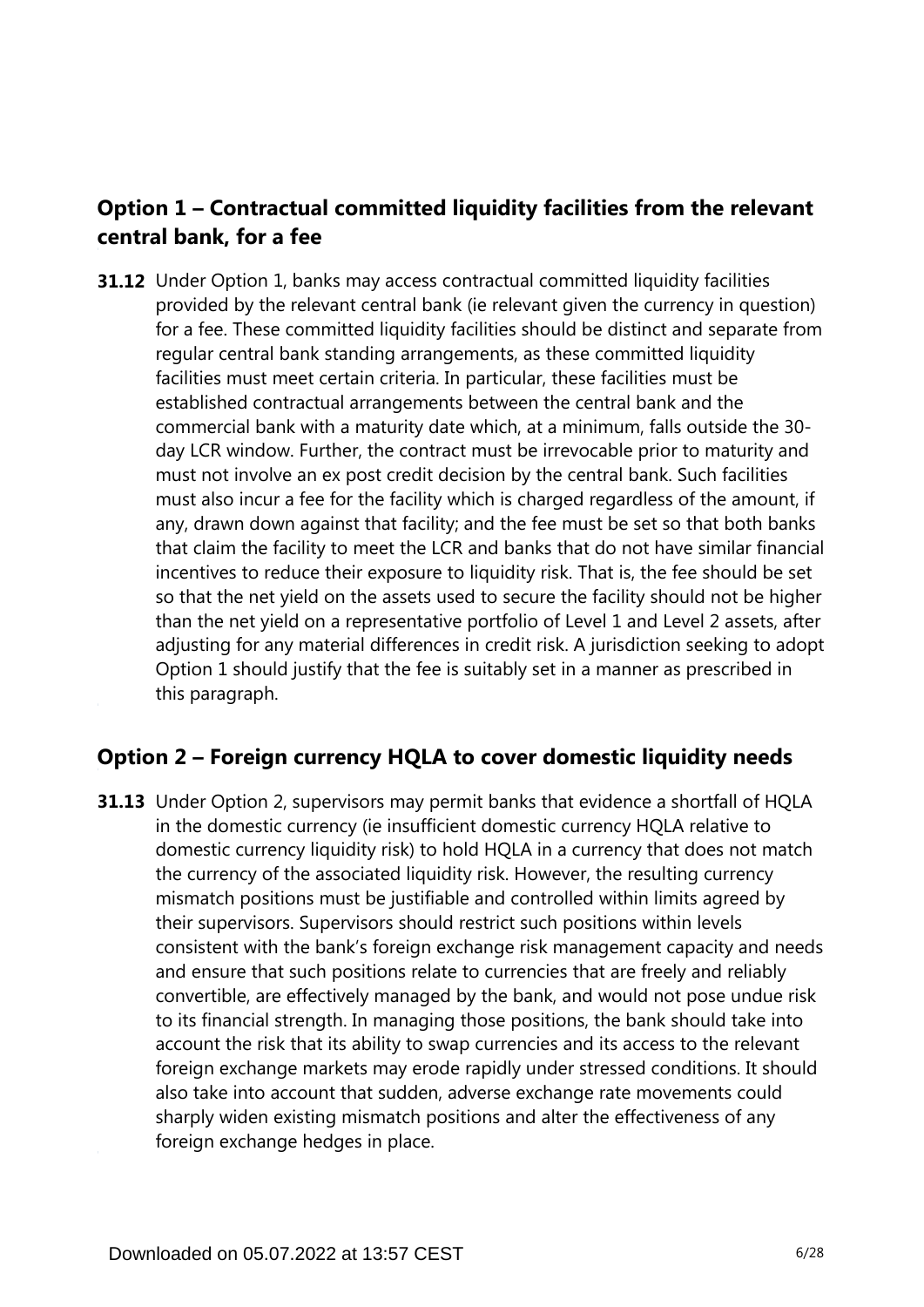#### <span id="page-6-3"></span><span id="page-6-2"></span>**31.14**

To account for foreign exchange risk associated with foreign currency HQLA used to cover liquidity needs in the domestic currency, such liquid assets must be subject to a minimum haircut of 8% for major currencies that are active in global foreign exchange markets. $5$  For other currencies, jurisdictions should increase the haircut to an appropriate level on the basis of historical (monthly) exchange rate volatilities between the currency pair over an extended period of time.<sup>[6](#page-6-1)</sup> If the domestic currency is formally pegged to another currency under an effective mechanism, the haircut for the pegged currency may be lowered to a level that reflects the limited exchange rate risk under the peg arrangement. To qualify for this treatment, the jurisdiction concerned should demonstrate the effectiveness of its currency peg mechanism and assess the long-term prospect of keeping the peg.

#### *Footnotes*

<span id="page-6-0"></span>*[5](#page-6-2)*

*These refer to currencies that exhibit significant and active market turnover in the global foreign currency market (eg the average market turnover of the currency as a percentage of the global foreign currency market turnover over a ten-year period is not lower than 10%).*

<span id="page-6-1"></span>*As an illustration, the exchange rate volatility data used for deriving the foreign exchange haircut may be based on the 30-day moving foreign exchange price volatility data (mean + 3 standard deviations) of the currency pair over a ten-year period, adjusted to align with the 30-day time horizon of the LCR. [6](#page-6-3)*

<span id="page-6-5"></span>**31.15** Haircuts for foreign currency HQLA used under Option 2 must apply to HQLA in excess of a threshold specified by supervisors which must not be greater than 25%.<sup>[7](#page-6-4)</sup> This is to accommodate a certain level of currency mismatch that may commonly exist among banks in their ordinary course of business.

#### *Footnotes*

<span id="page-6-4"></span>*The threshold for applying the haircut under Option 2 refers to the amount of foreign currency HQLA used to cover liquidity needs in the domestic currency as a percentage of total net cash outflows in the domestic currency. Hence under a threshold of 25%, a bank using Option 2 must apply the haircut to that portion of foreign currency HQLA in excess of 25% that are used to cover liquidity needs in the domestic currency. [7](#page-6-5)*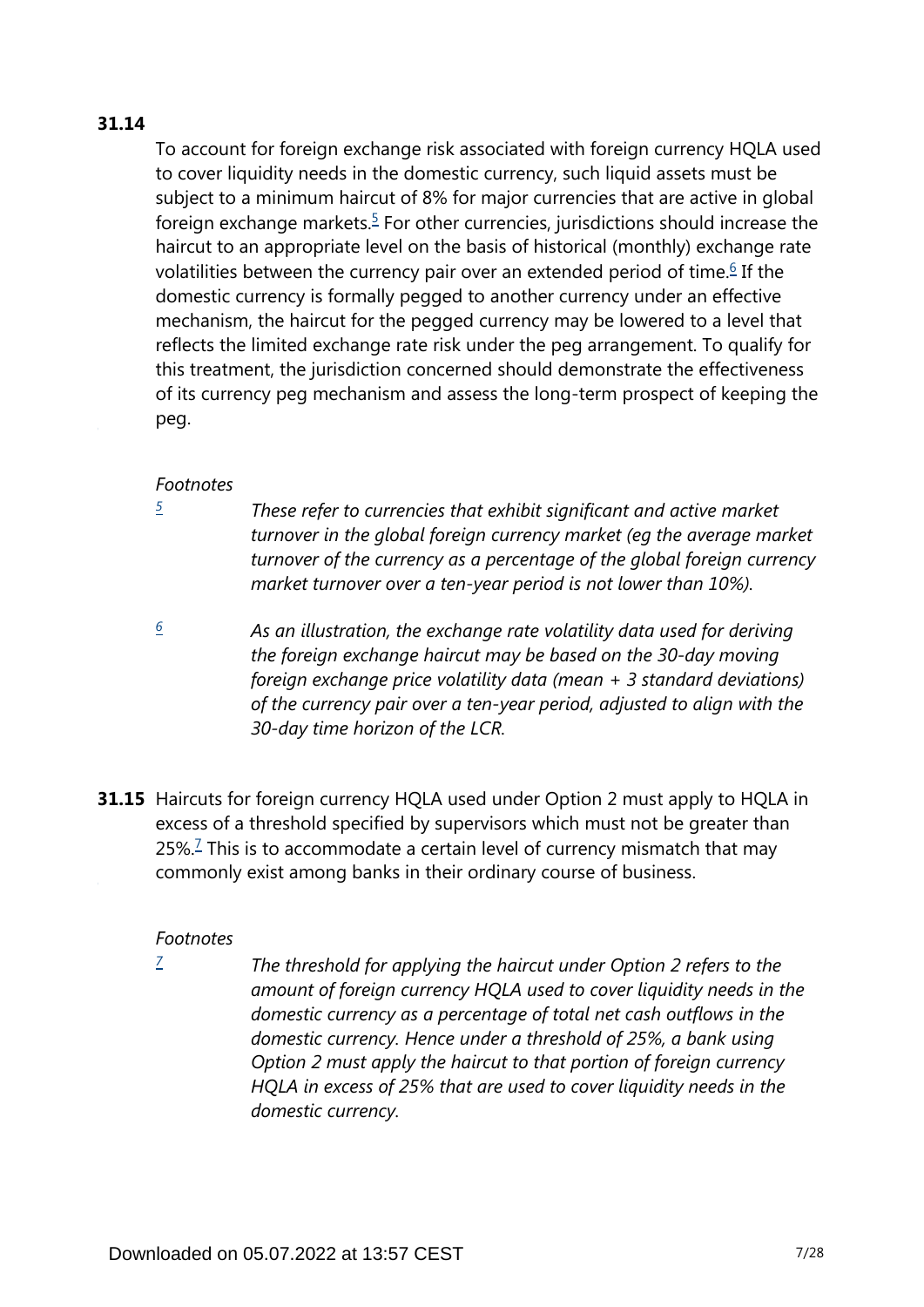#### **31.16**

A bank using Option 2 must demonstrate that its foreign exchange risk management system is able to measure, monitor and control the foreign exchange risk resulting from the currency-mismatched HQLA positions. In addition, the bank must show that it can reasonably convert the currencymismatched HQLA to liquidity in the domestic currency when required, particularly in a stress scenario. To mitigate the risk that excessive currency mismatch may interfere with the objectives of the framework, the bank supervisor should only allow banks that are able to measure, monitor and control the foreign exchange risk arising from the currency mismatched HQLA positions to use this option. As the HQLA that are eligible under Option 2 can be denominated in different foreign currencies, banks must assess the convertibility of those foreign currencies in a stress scenario. As participants in the foreign exchange market, they are in the best position to assess the depth of the foreign exchange swap or spot market for converting those assets to the required liquidity in the domestic currency in times of stress. The supervisor should also restrict the currencies of the assets that are eligible under Option 2 to those that have been historically proven to be convertible into the domestic currency in times of stress.

## **Option 3 – Additional use of Level 2 assets with a higher haircut**

<span id="page-7-0"></span>**31.17** This option addresses currencies for which there are insufficient Level 1 assets, as determined by reference to the qualifying principles and criteria, but where there are sufficient Level 2A assets. Under this option, supervisors may permit banks that evidence a shortfall of HQLA in the domestic currency (ie relative to domestic currency liquidity risk) to hold additional Level 2A assets in the stock of HQLA. These additional Level 2A assets must be subject to a minimum haircut of 20%, ie 5% higher than the 15% haircut applicable to Level 2A assets that are included in the 40% cap. The higher haircut should cover any additional price and market liquidity risks arising from increased holdings of Level 2A assets beyond the 40% cap and provide a disincentive for banks to use this option based on yield considerations.<sup>[8](#page-8-0)</sup> Supervisors must conduct an analysis to assess whether the additional haircut is sufficient for Level 2A assets in their markets, and should increase the haircut if this is warranted to achieve the purpose for which it is intended. Supervisors should explain and justify the outcome of the analysis (including the level of increase in the haircut, if applicable). Any Level 2B assets held by the bank must remain subject to the cap of 15%, regardless of the amount of other Level 2 assets held.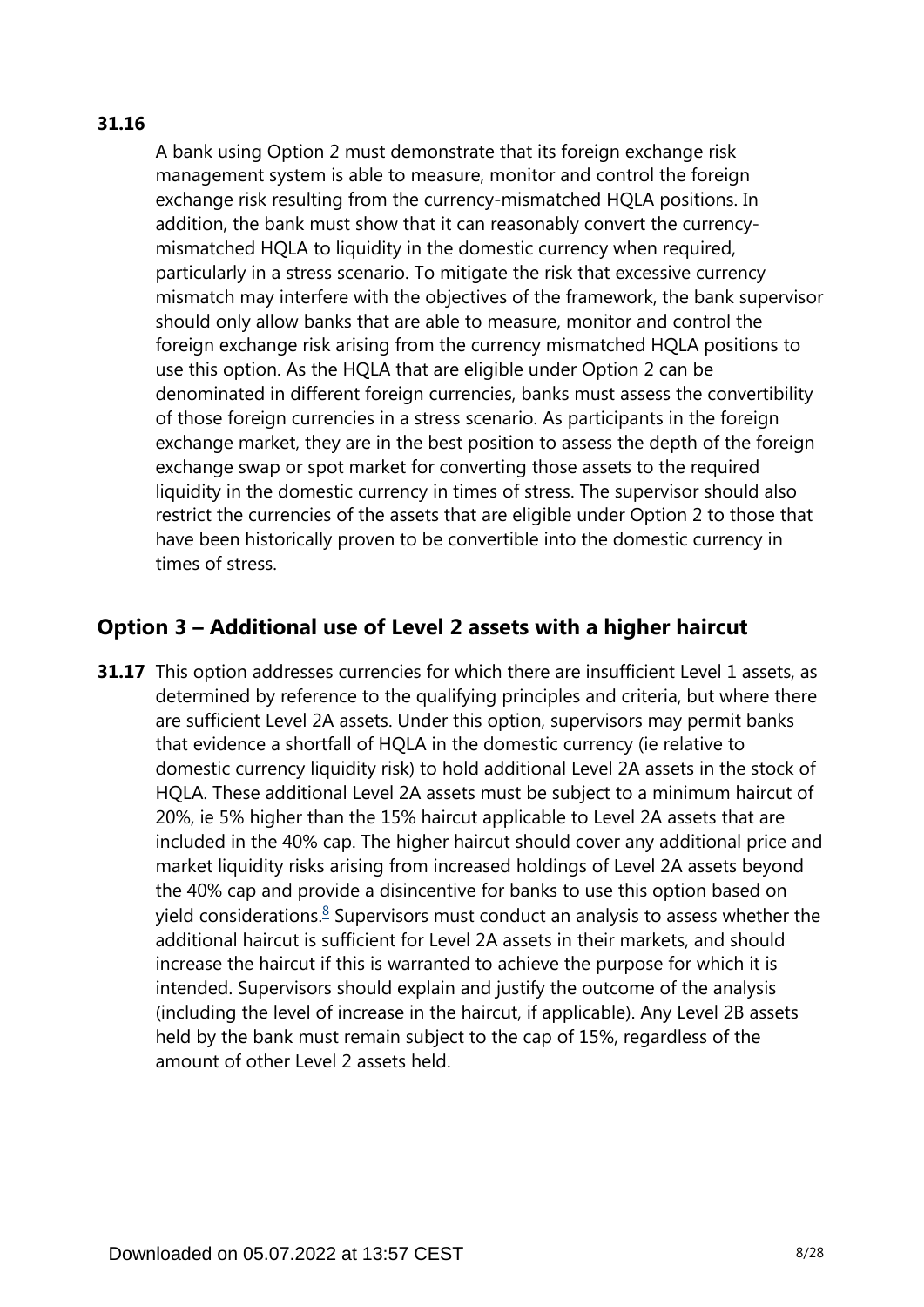<span id="page-8-0"></span>*[8](#page-7-0)*

*Supervisors should seek to avoid a situation where the cost of holding a portfolio that benefits from this option is lower than the cost of holding a theoretical compliant portfolio of Level 1 and Level 2 assets, after adjusting for any material differences in credit risk.*

- **31.18** A bank using Option 3 must be able to manage the price risk associated with the additional Level 2A assets. As the quality of Level 2A assets is lower than that for Level 1 assets, increasing its composition would increase the price risk and hence the volatility of the bank's stock of HQLA. To mitigate the uncertainty of performance of this option, banks must demonstrate that the values of the assets under stress are sufficient. At a minimum, they must be able to conduct stress tests to ascertain that the value of its stock of HQLA remains sufficient to support its LCR during a market-wide stress event. The bank should take a higher haircut (ie higher than the supervisor-imposed Option 3 haircut) on the value of the Level 2A assets if the stress test results suggest that the minimum haircut imposed by supervisors would be insufficient to cover the assets' price and market liquidity risks.
- **31.19** A bank using Option 3 must show that it can reasonably liquidate the additional Level 2A assets in a stress scenario. With additional reliance on Level 2A assets, it is essential to ensure that the market for these assets has sufficient depth. This standard may be implemented in several ways, but should be more severe than the requirements associated with Level 2 assets within the 40% cap, because increased reliance on Level 2A assets would increase concentration risk on an aggregate level, thus affecting market liquidity. The supervisor may:
	- (1) require that Level 2A assets that exceed the 40% cap meet higher qualifying criteria (eg minimum credit rating of AA+ or AA instead of AA-, central bank eligible);
	- (2) set a limit on the minimum issue size of the Level 2A assets that qualify for use under this option;
	- (3) set a limit on the bank's maximum holding as a percentage of the issue size of the qualifying Level 2A asset;
	- (4) set a limit on the maximum bid-ask spread, minimum volume, or minimum turnover of the qualifying Level 2A asset; and
	- (5) any other criteria appropriate for the jurisdiction.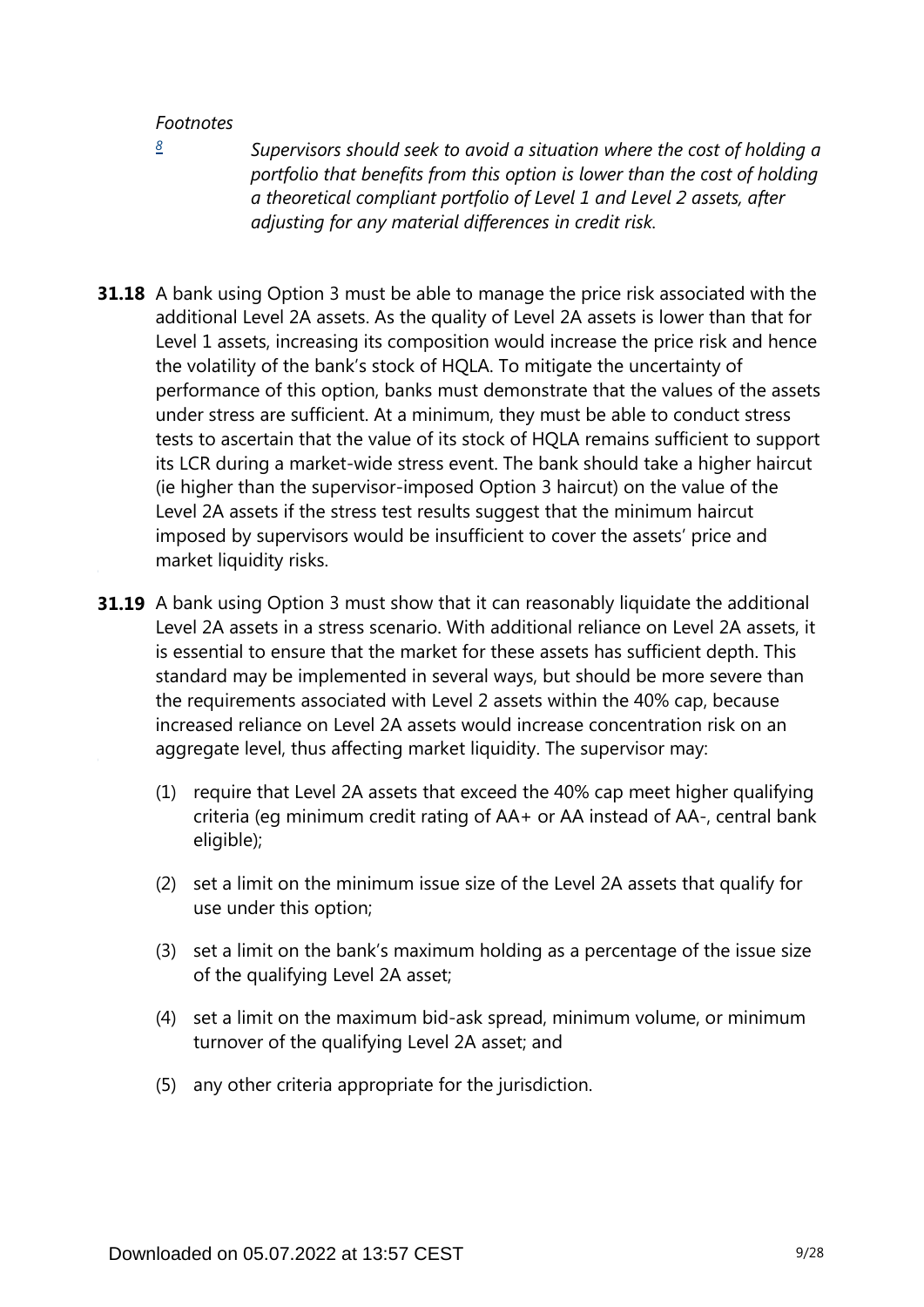## **Principles for assessing eligibility for alternative liquidity approaches**

- **31.20** All of the following principles must be satisfied in order for a jurisdiction to qualify for alternative treatment.
	- (1) To use the alternative treatment under the LCR, a jurisdiction must demonstrate and justify that insufficient HQLA denominated in the domestic currency exists, taking into account all relevant factors affecting the supply of, and demand for, such HQLA (Principle 1).
		- (a) The supply of HQLA in the domestic currency of the jurisdiction must be insufficient, in terms of Level 1 assets only or both Level 1 and Level 2 assets, to meet the aggregate demand for such assets from banks operating in that currency. The jurisdiction must be able to provide adequate information (quantitative and otherwise) to demonstrate this aggregate shortfall.
		- (b) The determination of insufficient HQLA by the jurisdiction under [LCR31.](https://www.bis.org/basel_framework/chapter/LCR/31.htm?tldate=20281012&inforce=20191215&published=20191215#paragraph_LCR_31_20191215_31_20) [20\(](https://www.bis.org/basel_framework/chapter/LCR/31.htm?tldate=20281012&inforce=20191215&published=20191215#paragraph_LCR_31_20191215_31_20)1)(a) should address all major factors relevant to the issue. These include, but are not limited to, the expected supply of HQLA in the medium term (eg three to five years), the extent to which the banking sector can and should run less liquidity risk, and the competing demand from banks and non-bank investors for holding HQLA for similar or other purposes.
		- (c) Insufficient HQLA faced by the jurisdiction must be caused by structural, policy and other constraints that cannot be resolved within the medium term (eg three to five years). Such constraints may relate to the fiscal or budget policies of the jurisdiction, the infrastructural development of its capital markets, the structure of its monetary system and operations (eg the currency board arrangements for jurisdictions with pegged exchange rates), or other jurisdiction-specific factors leading to the shortage or imbalance in the supply of HQLA available to the banking sector.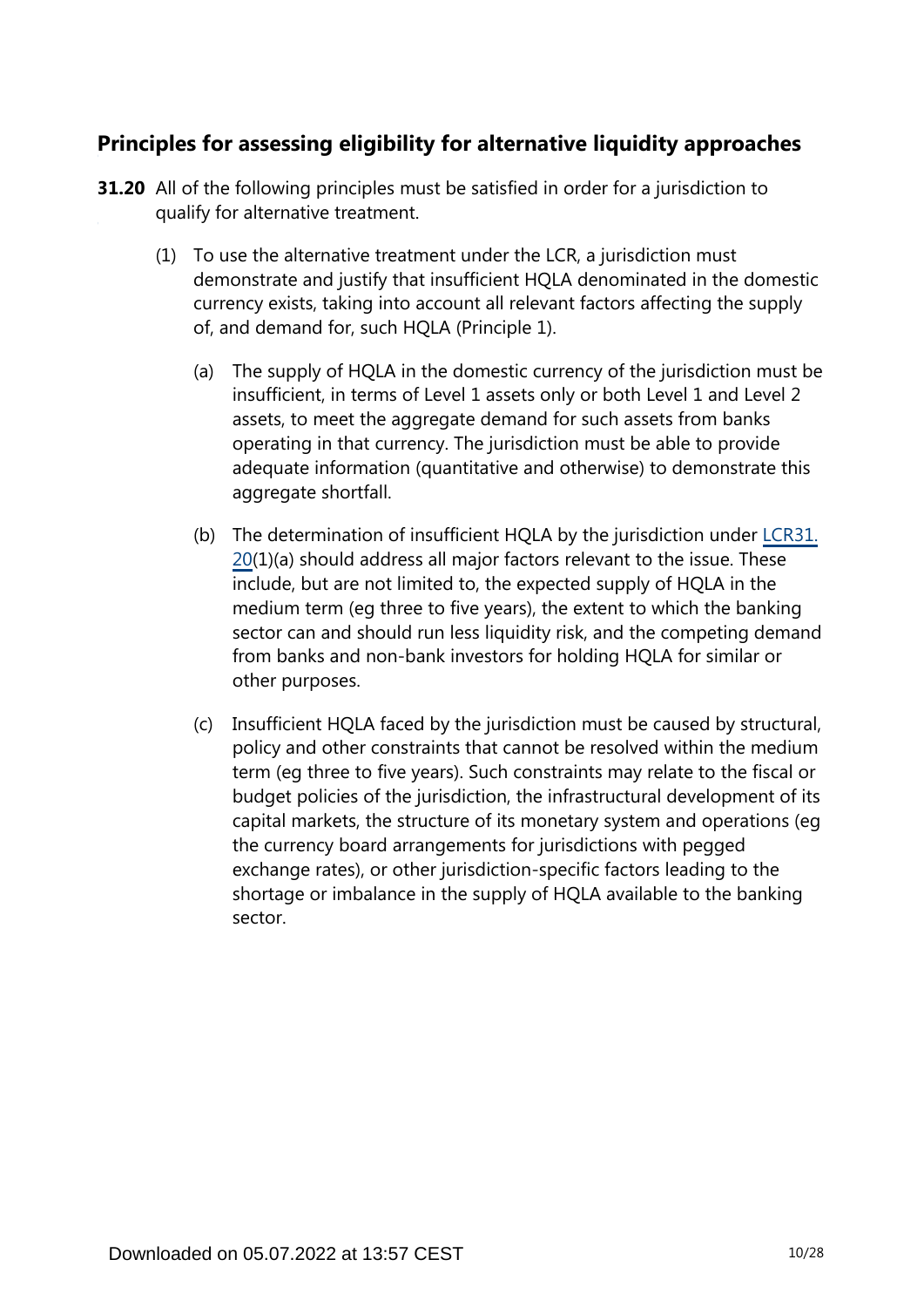- (2) A jurisdiction that intends to adopt one or more of the options for alternative treatment must be capable of limiting the uncertainty of performance, or mitigating the risks of non-performance, of the option(s) concerned (Principle 2).
	- (a) For Option 1 (ie the provision of contractual committed liquidity facilities from the relevant central bank for a fee), the jurisdiction must have the economic strength to support the committed liquidity facilities

granted by its central bank. To ensure this, the jurisdiction should have a process in place to control the aggregate amount of such facilities to within a level that can be measured and managed.

- (b) For Option 2 (ie use of foreign currency HQLA to cover domestic currency liquidity needs), the jurisdiction must have a mechanism in place to control the foreign exchange risk of its banks' foreign currency HQLA holdings.
- (c) For Option 3 (ie use of Level 2A assets beyond the 40% cap with a higher haircut), the jurisdiction must only allow Level 2 assets that are of a quality (credit and liquidity) comparable to that for Level 1 assets in its currency to be used under this option. The jurisdiction should be able to provide quantitative and qualitative evidence to substantiate this requirement.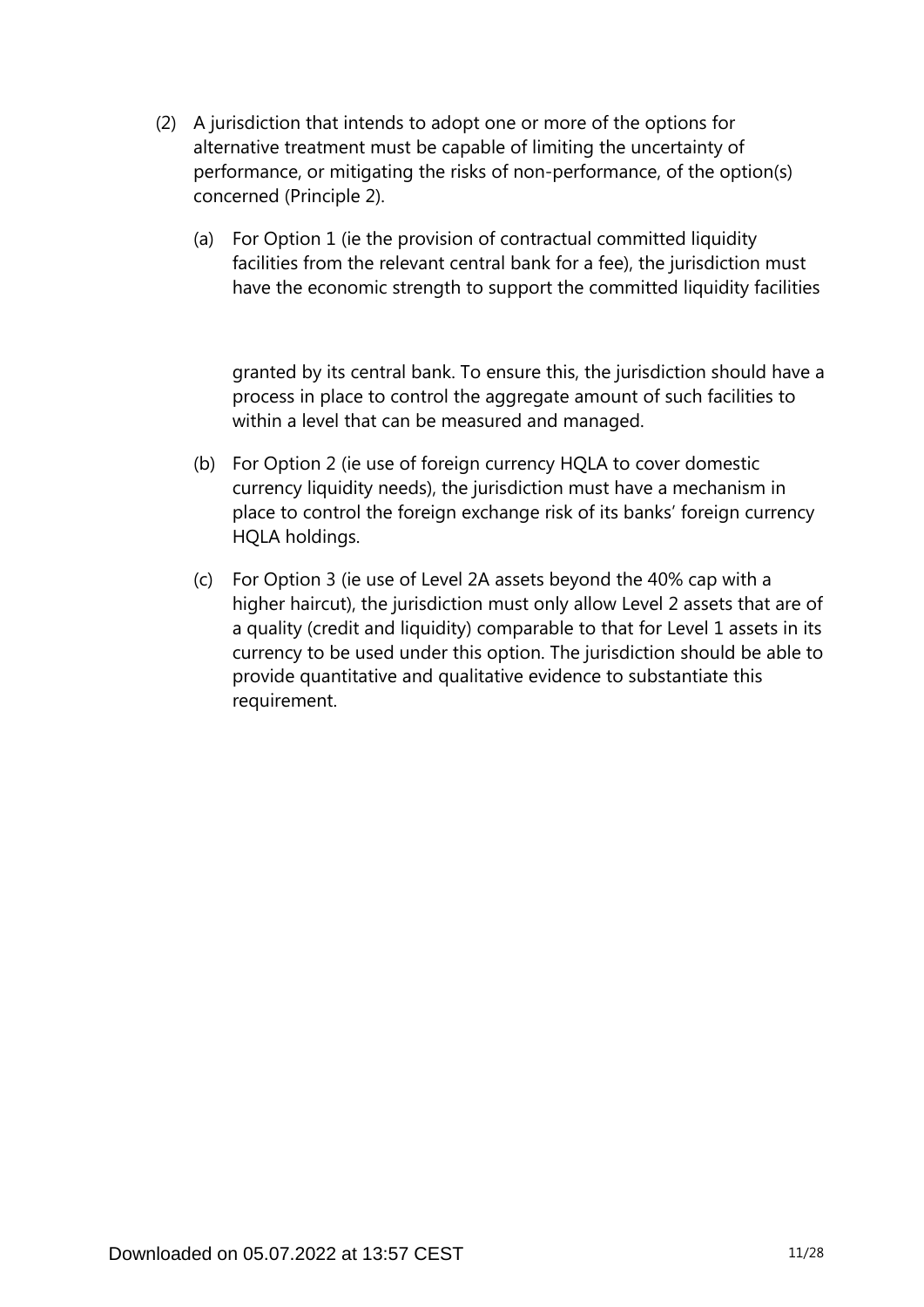- (3) A jurisdiction that intends to adopt one or more of the options for alternative treatment must be committed to observing all of the obligations set out below (Principle 3).
	- (a) The jurisdiction must maintain a supervisory monitoring system to ensure that its banks comply with the rules and requirements relevant to their usage of the options, including any associated haircuts, limits or restrictions.
	- (b) The jurisdiction must document and update its approach to adopting an alternative treatment, and make the approach explicit and transparent to other national supervisors. The approach should address how it complies with the applicable criteria, limits and obligations set out in the qualifying principles, including the determination of insufficient HQLA and other key aspects of its framework for alternative treatment.
	- (c) The jurisdiction must review periodically the determination of insufficient HQLA at intervals not exceeding five years, and disclose the results of review and any consequential changes to other national supervisors and stakeholders.
	- (d) The jurisdiction must permit an independent peer review of its framework for alternative treatment to be conducted as part of the Basel Committee's work programme and address the comments made.
- **31.21** The eligibility for a jurisdiction to adopt an alternative liquidity approach treatment should be based on a fully implemented LCR standard (ie 100% requirement).
- **31.22** The principles in [LCR31.20](https://www.bis.org/basel_framework/chapter/LCR/31.htm?tldate=20281012&inforce=20191215&published=20191215#paragraph_LCR_31_20191215_31_20) may not, in all cases, be able to capture specific circumstances or unique factors affecting individual jurisdictions having insufficient HQLA. Hence, a jurisdiction may provide additional information or explain other factors that are relevant to its compliance with the Principles, even though such information or factors may not be specified in the Principles.
- **31.23** Where a jurisdiction uses estimations or projections to support its case to use alternative liquidity approaches, the rationale and basis for those estimations or projections should be clearly set out. In order to support its case and facilitate independent peer review, the jurisdiction should provide information, to the extent possible, covering a long enough time series (eg three to five years depending on data availability).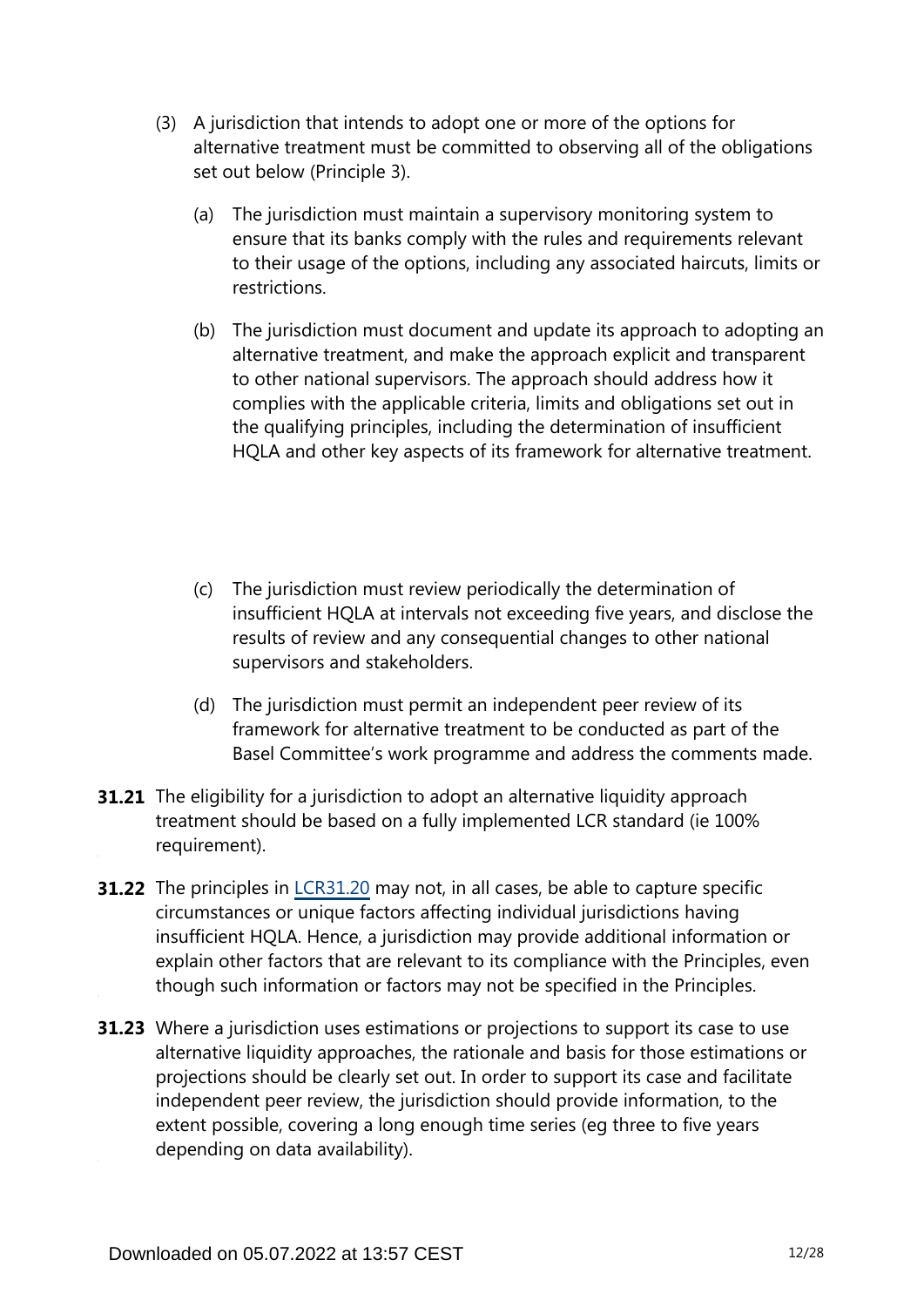## **Guidance on meeting Principle 1 – insufficiency of HQLA**

- **31.24** In order to qualify for alternative treatment, the jurisdiction must be able to demonstrate that there is an HQLA shortfall in the domestic currency as it relates to the needs in that currency. The jurisdiction must demonstrate this with regard to the three criteria set out above.
- **31.25** [LCR31.20\(](https://www.bis.org/basel_framework/chapter/LCR/31.htm?tldate=20281012&inforce=20191215&published=20191215#paragraph_LCR_31_20191215_31_20)1)(a) requires the jurisdiction to provide sufficient information to demonstrate the insufficient HQLA in its domestic currency. This insufficiency must principally reflect a shortage in Level 1 assets, although Level 2 assets may also be insufficient in some jurisdictions.
- <span id="page-12-0"></span>**31.26** To illustrate that a currency does not have sufficient HQLA, the jurisdiction must provide all relevant information and data that have a bearing on the size of the HQLA shortfall faced by banks operating in that currency that are subject to LCR requirements ("LCR banks"). These should, to the extent practicable, include the following information.
	- (1) The current and projected stock of HQLA denominated in its currency,  $\frac{9}{2}$  $\frac{9}{2}$  $\frac{9}{2}$ including:
		- (a) the supply of Level 1 and Level 2 assets broken down by asset classes;
		- (b) the amounts outstanding for the last three to five years;
		- (c) the projected amounts for the next three to five years; and
		- (d) any other information in support of its stock and projection of HQLA, including, should the jurisdiction feel that the true nature of the supply of HQLA cannot be simply reflected by the numbers provided, further information to explain sufficiently the case.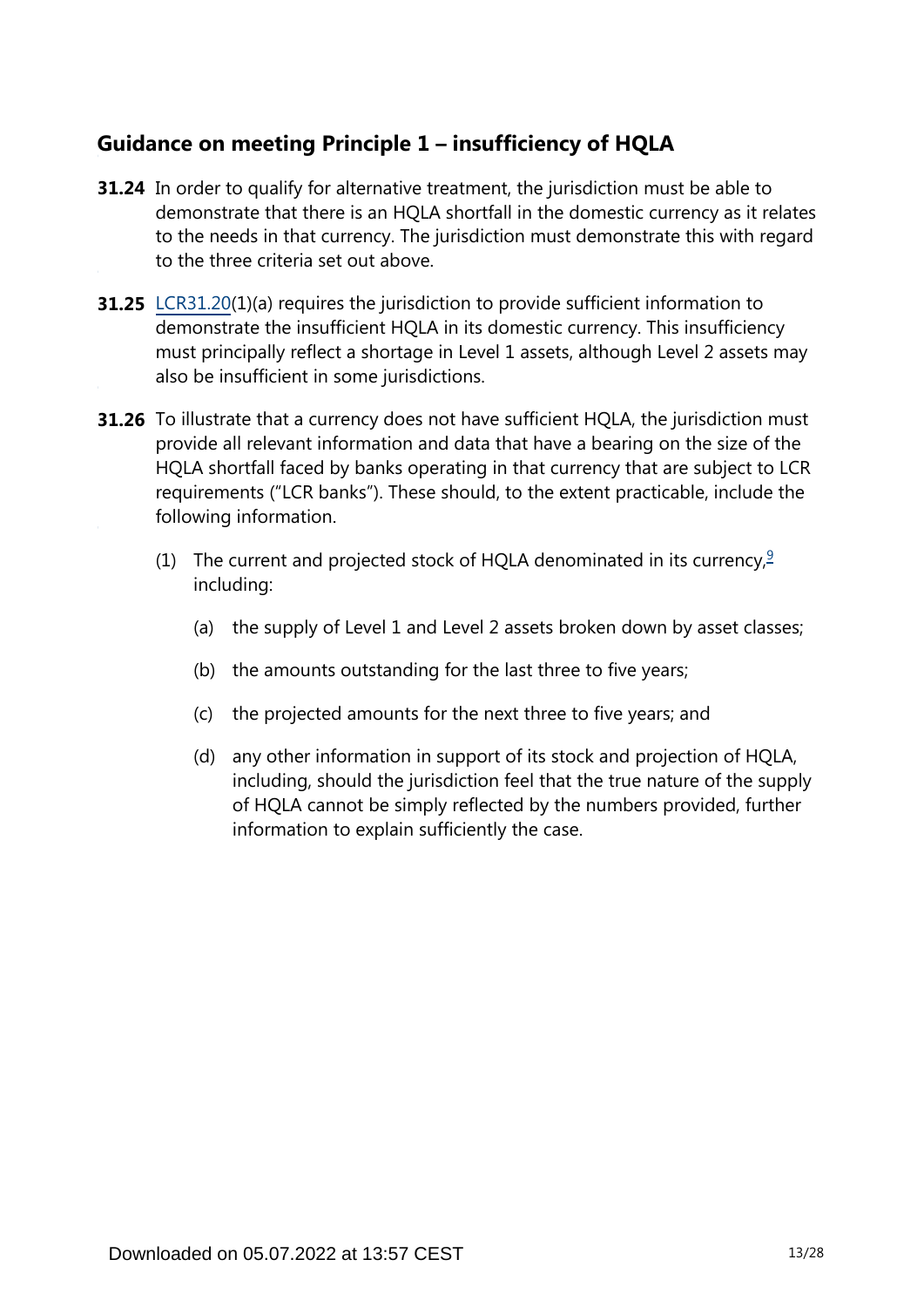- (2) The jurisdiction should provide a detailed analysis of the nature of the market for the above assets. Information relating to the market liquidity of the assets would be of particular importance. The jurisdiction should present its views on the liquidity of the HQLA based on the information presented. The following details should be provided:
	- (a) for the primary market for the above assets:
		- (i) the channel and method of issuance;
		- (ii) the issuers;
		- (iii) the past issue tenor, denomination and issue size for the last three to five years; and
		- (iv) the projected issue tenor, denomination and issue size for the next three to five years;
	- (b) for the secondary market for the above assets:
		- (i) the trading size and activity;
		- (ii) types of market participants; and
		- (iii) the size and activity of its repo market; and
	- (c) where possible, the jurisdiction should provide an estimate of the amount of the above assets (Level 1 and Level 2) required to be in free circulation for them to remain genuinely liquid, as well as any justification for these figures.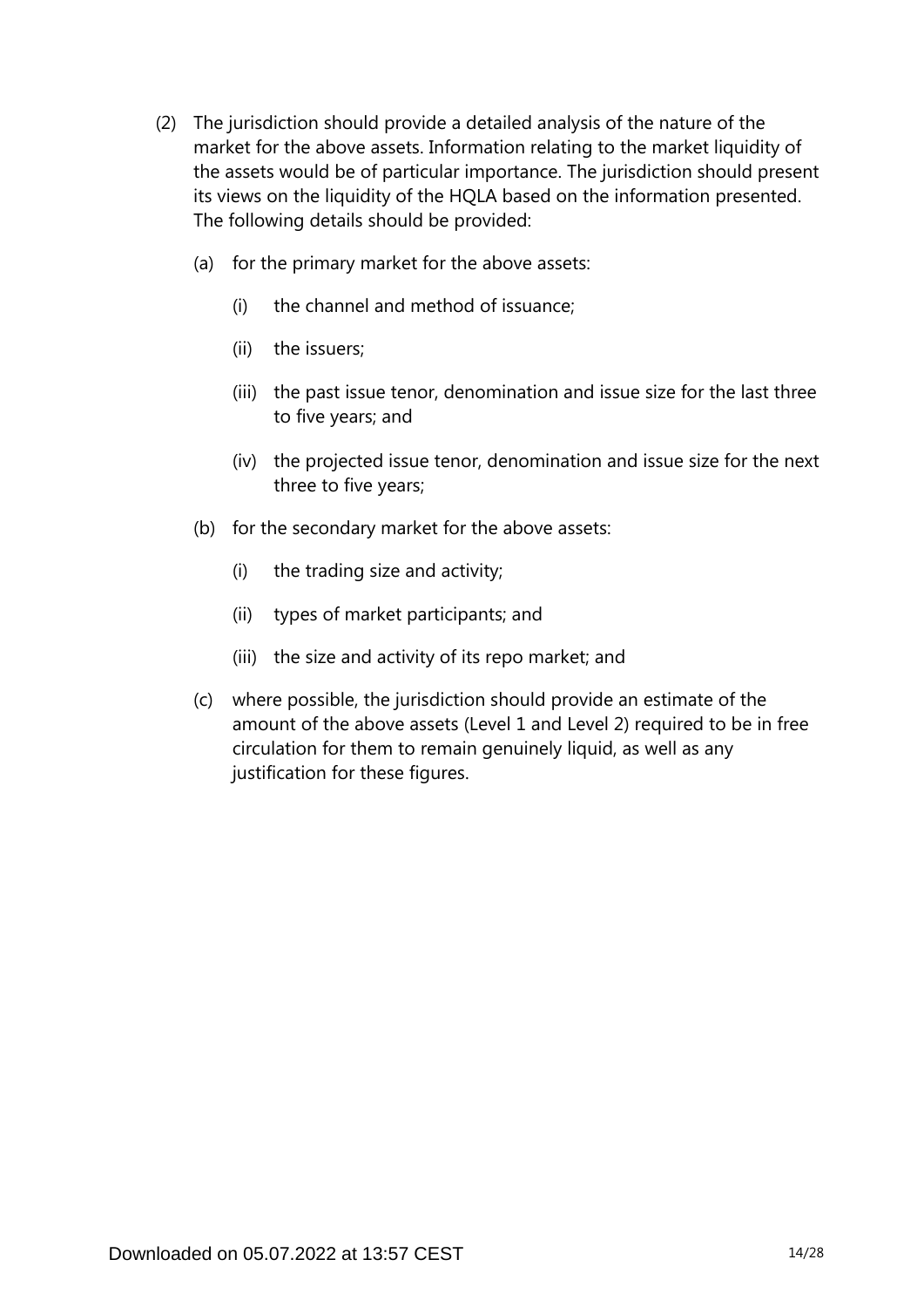- (3) With regard to demand for HQLA by LCR banks, the jurisdiction should provide:
	- (a) the number of LCR banks under its purview;
	- (b) the current demand (ie net 30-day cash outflows) for HQLA by these LCR banks for meeting the LCR or other requirements (eg collateral for intraday repo);
	- (c) the projected demand for the next three to five years based on banks' business growth and strategy;
	- (d) an estimate of the percentage of total HQLA already in the hands of banks; and
	- (e) commentaries on cash flow projections where appropriate to improve their persuasiveness. The projections should take into account observed behavioural changes of the LCR banks and any other factors that may result in a reduction of their 30-day cash outflows.
- (4) The jurisdiction may provide information on the demand for Level 1 and Level 2 assets by the other HQLA holders in support of its application. These entities are not subject to the LCR but will likely take up, or hold on to, a part of the outstanding stock of HQLA. Such entities include: banks, branches of banks and other deposit-taking institutions which conduct bank-like activity (such as building societies and credit unions) in the jurisdiction but are not subject to the LCR: other financial institutions which are normally subject to prudential supervision, such as investment or securities firms, insurance or reinsurance companies, pension / superannuation funds, mortgage funds, and money market funds; and other significant investors which have demonstrated a track record of strategic "buy and hold" purchases which can be presumed to be price-insensitive. This would include foreign sovereigns, foreign central banks and foreign sovereign / quasi-sovereign funds, but not hedge funds or other private investment management vehicles. Historical demand for such assets by these holders is not sufficient. The alternate holders of HQLA must at least exhibit the following qualities:
	- (a) price-inelastic: the holders of HQLA are unlikely to switch to alternate assets unless there is a significant change in the price of these assets; and
	- (b) proven to be stable: the demand for HQLA by the holders should remain stable over the next three years as they require these assets to meet specific purposes, such as asset-liability matching or other regulatory requirements.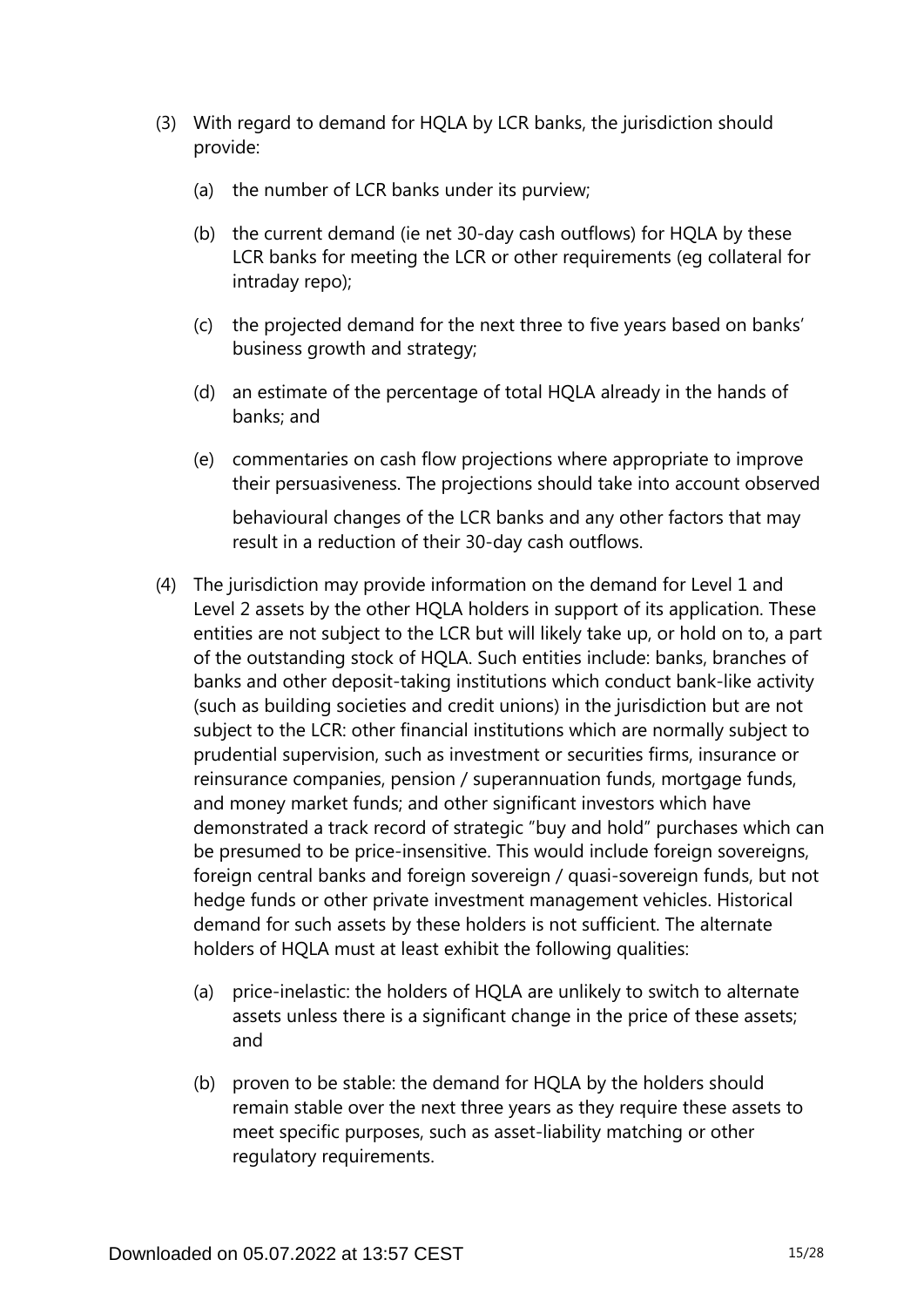<span id="page-15-0"></span>*[9](#page-12-0)*

- *To avoid doubt, if the jurisdiction is a member of a monetary union operating under a single currency, debt or other assets issued in other members of the union in that currency is considered available for all jurisdictions in that union. Hence, the jurisdiction should take into account the availability of such assets which qualify as HQLA in its analysis.*
- **31.27** The jurisdiction should be able to come up with a reasonable estimate of the HQLA shortfall faced by its LCR banks (current and over the next three to five years), based on credible information. In deriving the HQLA shortfall, the jurisdiction should first compare:
	- (1) the total outstanding stock of its HQLA in domestic currency; with
	- (2) the total liquidity needs of its LCR banks in domestic currency.
- <span id="page-15-2"></span>**31.28** The jurisdiction should then explain the method of deriving the HQLA shortfall, taking into account all relevant factors, including those set out in [LCR31.20\(](https://www.bis.org/basel_framework/chapter/LCR/31.htm?tldate=20281012&inforce=20191215&published=20191215#paragraph_LCR_31_20191215_31_20)1)(b), which may affect the size of the shortfall. A detailed analysis of the calculations should be provided (eg in the form of a template), explaining any adjustments to supply and demand and justifications for such adjustments.<sup>[10](#page-15-1)</sup> The jurisdiction should demonstrate that the method of defining insufficiency is appropriate for its circumstances, and that it can reflect the HQLA shortfall faced by LCR banks in the currency.

#### *Footnotes*

*[10](#page-15-2)*

*For HQLA that are subject to caps or haircuts (eg Level 2 assets), the effects of such constraints should be accounted for.*

<span id="page-15-1"></span>**31.29** [LCR31.20\(](https://www.bis.org/basel_framework/chapter/LCR/31.htm?tldate=20281012&inforce=20191215&published=20191215#paragraph_LCR_31_20191215_31_20)1)(b) builds on the information provided by the jurisdiction in [LCR31.7](https://www.bis.org/basel_framework/chapter/LCR/31.htm?tldate=20281012&inforce=20191215&published=20191215#paragraph_LCR_31_20191215_31_7) to [LCR31.10](https://www.bis.org/basel_framework/chapter/LCR/31.htm?tldate=20281012&inforce=20191215&published=20191215#paragraph_LCR_31_20191215_31_10) and requires the jurisdiction to further explain the manner in which insufficient HQLA is determined, by listing all major factors that affect the HQLA shortfall faced by its LCR banks under [LCR31.20](https://www.bis.org/basel_framework/chapter/LCR/31.htm?tldate=20281012&inforce=20191215&published=20191215#paragraph_LCR_31_20191215_31_20)(1)(a). There should be a commentary for each of the factors, explaining why the factor is relevant, the impact of the factor on the HQLA shortfall, and how such impact is incorporated into the analysis of insufficient HQLA. The jurisdiction should be able to demonstrate that it has adequately considered all relevant factors, including those that may improve the HQLA shortfall, so as to ascertain that the insufficiency issue is fairly stated.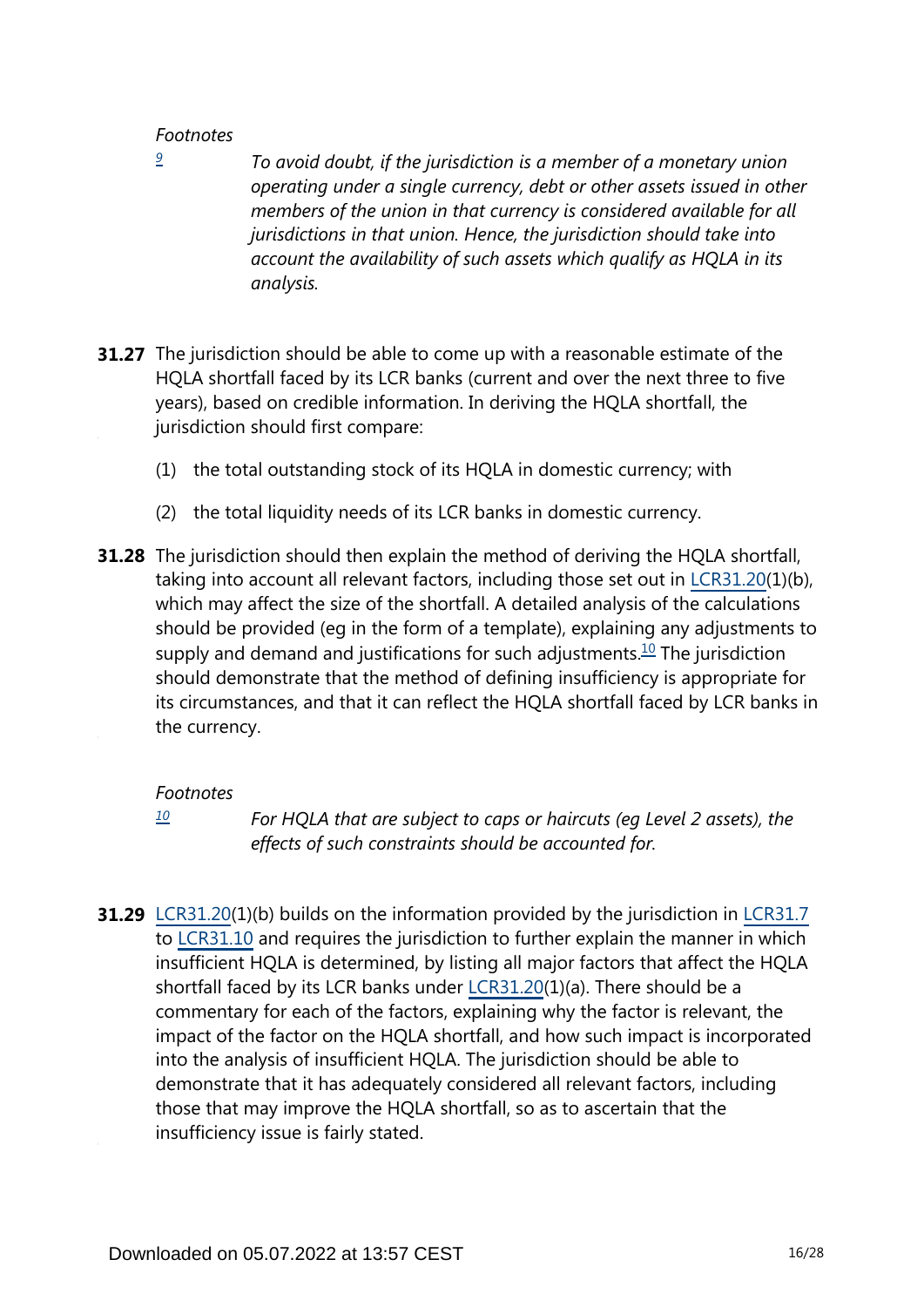#### **31.30**

On the supply of HQLA, there should be due consideration of the extent to which insufficient HQLA may be alleviated by estimated medium term supply of such assets, as well as the factors restricting the availability of HQLA to LCR banks. In the case of government debt, relevant information on availability can be reflected, for example, from the size and nature of other users of government debt in the jurisdiction; holdings of government debt which seldom appear in the traded markets; and the amount of government debt in free circulation for the assets to remain truly liquid.

- **31.31** On the demand of HQLA, there should be due consideration of the potential liquidity needs of the banking sector, taking into account the scope for banks to reduce their liquidity risk (and hence their demand for HQLA) and the extent to which banks can satisfy their demand through the repo market (rather than through outright purchase of HQLA). Other needs for maintaining HQLA (eg for intraday repo purposes) may also increase banks' demand for such assets.
- **31.32** The jurisdiction should also include any other factors not mentioned above that are relevant to its case.
- **31.33** [LCR31.20\(](https://www.bis.org/basel_framework/chapter/LCR/31.htm?tldate=20281012&inforce=20191215&published=20191215#paragraph_LCR_31_20191215_31_20)1)(c) should establish that insufficient HQLA is caused by constraints that are not temporary in nature. The jurisdiction should provide a list of such constraints, explain the nature of the constraints and how the insufficiency issue is affected by the constraints, as well as whether there is any prospect of change in the constraints (eg measures taken to address the constraints) in the next three to five years. To demonstrate the significance of the constraints, the jurisdiction should support the analysis with appropriate quantitative information.
- <span id="page-16-0"></span>**31.34** A jurisdiction may have fiscal or budget constraints that limit its ability or need to raise debt. To support this, the following information should, at a minimum, be provided:
	- (1) Fiscal position for the past ten years: Consistent fiscal surpluses (eg at least six out of the past ten years or at least two out of the past three years) $\frac{11}{1}$  $\frac{11}{1}$  $\frac{11}{1}$  can be an indication that the jurisdiction does not need to raise a significant amount of debt. On the contrary, it is unlikely that jurisdictions with persistent deficits (eg at least six out of the past ten years) will have a shortage in government debt issued.
	- (2) Fiscal position as a percentage of gross domestic product (GDP) (ten-year average): This is another way of looking at the fiscal position. A positive tenyear average will likely suggest that the need for debt issuance is low. Similarly, a negative ten-year average will suggest otherwise.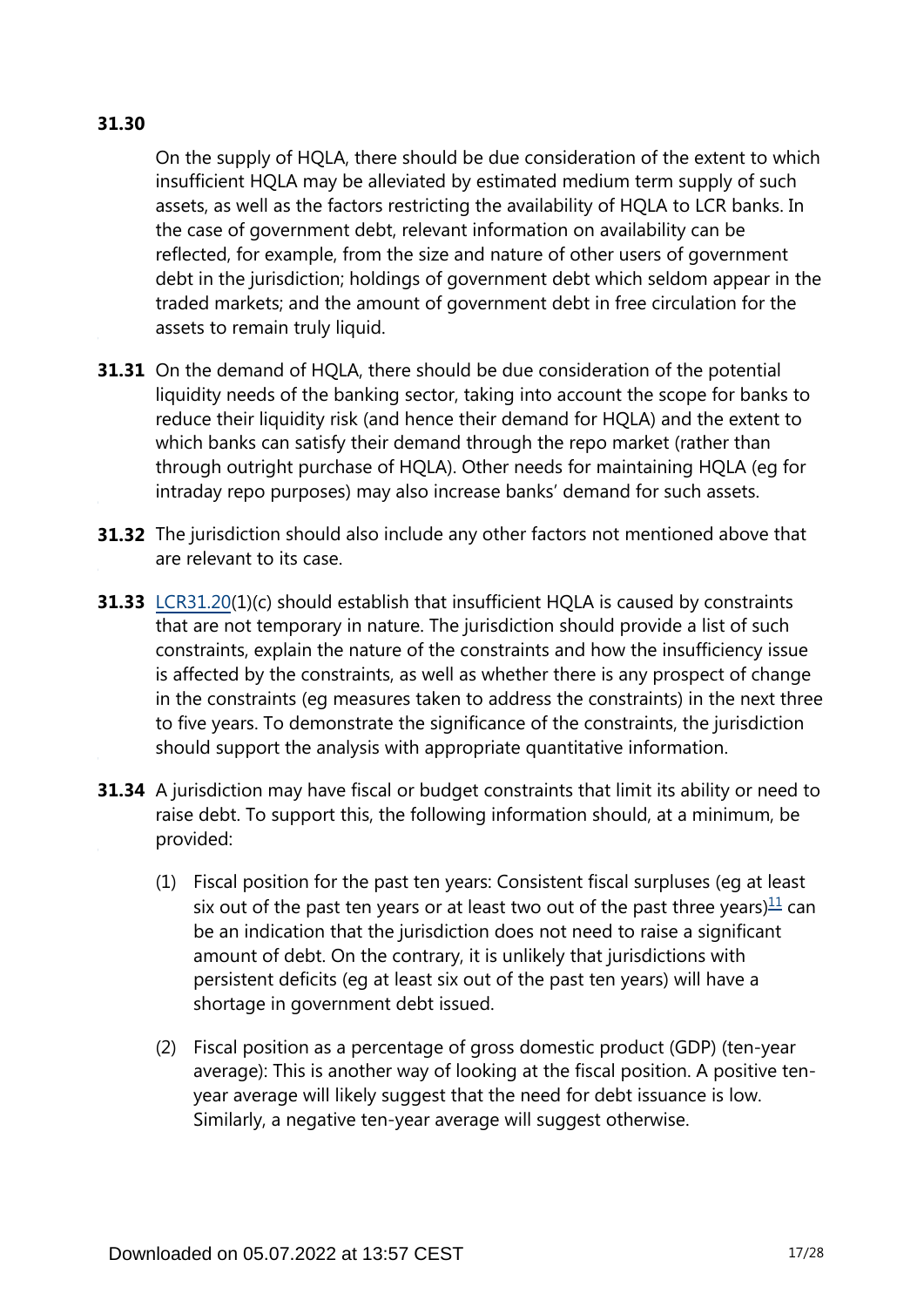(3) Issue of government or central bank debt in the past ten years and the reasons for such issuance (eg for market operations or managing the yield curve). This is to assess the level and consistency of debt issuance.

#### *Footnotes*

*[11](#page-16-0)*

*Some deficits during economic downturns need to be catered for. Moreover, the recent surplus/deficit situation is relevant for assessment.*

- <span id="page-17-0"></span>**31.35** The jurisdiction should also provide the ratio of its government debt to total banking assets denominated in domestic currency (for the past three to five years) to facilitate trend analysis of the government debt position versus a proxy indicator for banking activity (ie total banking assets), as well as comparison of the position across jurisdictions (including those that may not have the insufficiency issue). While this ratio alone cannot give any conclusive view about the insufficiency issue, a relatively low ratio (eg below 20%) may support the case if the jurisdiction also performs similarly under other indicators.
- **31.36** A jurisdiction may have underdeveloped markets that result in limited availability of corporate or covered bonds to satisfy market demand. Information to be provided may include the causes of this situation, measures that are being taken to develop the markets, the expected effect of such measures, and other relevant statistics showing the state of the markets.
- **31.37** There may also be other structural issues affecting the monetary system and operations. For example, the currency board arrangements for jurisdictions with pegged exchange rates could potentially constrain the issue of central bank debt and cause uncertainty or volatility in the availability of such debt to the banking sector. The jurisdiction should explain such arrangements and their effects on the supply of central bank debt (supported by relevant historical data in the past three to five years).

## **Guidance on meeting Principle 2 – managing performance**

**31.38** This Principle assesses whether and how the jurisdiction mitigates the risks arising from the adoption of any of the options, based on the requirements set out in the three criteria mentioned above. The assessment should also include whether the jurisdiction's approach to adopting the options is in line with the alternative treatment set out in [LCR31.1](https://www.bis.org/basel_framework/chapter/LCR/31.htm?tldate=20281012&inforce=20191215&published=20191215#paragraph_LCR_31_20191215_31_1) to [LCR31.19.](https://www.bis.org/basel_framework/chapter/LCR/31.htm?tldate=20281012&inforce=20191215&published=20191215#paragraph_LCR_31_20191215_31_19)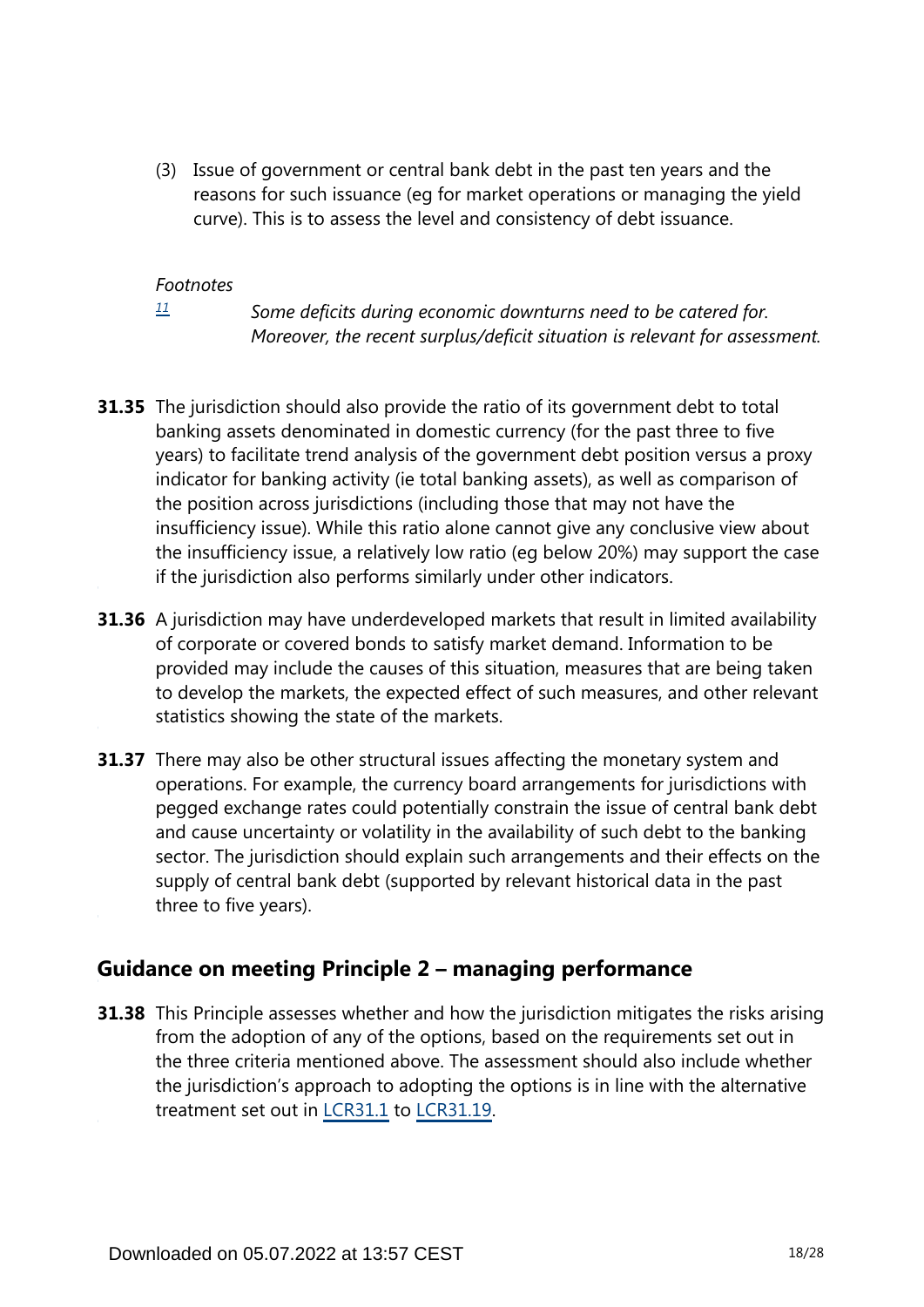**31.39** The jurisdiction should explain its policy towards the adoption of the options, including which of the options will be used and the estimated (and maximum

allowable) extent of usage by the banking sector. The jurisdiction should also justify the appropriateness of the maximum level of usage of the options to its banking system, in accordance with the relevant guidance set out in [LCR31.4](https://www.bis.org/basel_framework/chapter/LCR/31.htm?tldate=20281012&inforce=20191215&published=20191215#paragraph_LCR_31_20191215_31_4) to [LCR31.6](https://www.bis.org/basel_framework/chapter/LCR/31.htm?tldate=20281012&inforce=20191215&published=20191215#paragraph_LCR_31_20191215_31_6).

<span id="page-18-3"></span><span id="page-18-2"></span>**31.40** A jurisdiction intending to adopt Option 1 must demonstrate that it has the economic and financial capacity to support the committed liquidity facilities that will be granted to its banks.<sup>[12](#page-18-0)</sup> The jurisdiction should, for example, have a strong credit rating (such as AA- or higher $13$ ) or be able to provide other evidence of financial strength and should not be exposed to adverse developments (eg a looming crisis) that may heavily impinge on its domestic economy in the near term.

#### *Footnotes*

<span id="page-18-0"></span>*[12](#page-18-2)*

- *This is to enhance market confidence rather than to query the jurisdiction's ability to honour its commitments.*
- *This is the minimum sovereign rating that qualifies for a 0% risk weight under [CRE20.](https://www.bis.org/basel_framework/chapter/CRE/20.htm?tldate=20281012&inforce=20230101&published=20201126) [13](#page-18-3)*
- <span id="page-18-1"></span>**31.41** The jurisdiction should also demonstrate that it has a process in place to control the aggregate facilities granted under Option 1 within a level that is appropriate for its local circumstances. For example, the jurisdiction may limit the amount of Option 1 commitments to a certain proportion of its GDP and justify why this level is suitable for its banking system. The process should address situations where the aggregate facilities are approaching or have breached the limit, and how the limit interplays with other restrictions for using the options (eg maximum level of usage for all options combined).
- <span id="page-18-5"></span><span id="page-18-4"></span>**31.42** To facilitate assessment of compliance with requirements in [LCR31.12](https://www.bis.org/basel_framework/chapter/LCR/31.htm?tldate=20281012&inforce=20191215&published=20191215#paragraph_LCR_31_20191215_31_12), the jurisdiction should provide all relevant details associated with the extension of the committed facility, covering:
	- (1) the commitment fee (including the basis on which it is charged,  $\frac{14}{1}$  $\frac{14}{1}$  $\frac{14}{1}$  the method of calculation<sup>[15](#page-19-1)</sup> and the frequency of re-calculating or varying the fee). The jurisdiction should, in particular, demonstrate that the calculation of the commitment fee is in line with the conceptual framework set out in [LCR31.12](https://www.bis.org/basel_framework/chapter/LCR/31.htm?tldate=20281012&inforce=20191215&published=20191215#paragraph_LCR_31_20191215_31_12);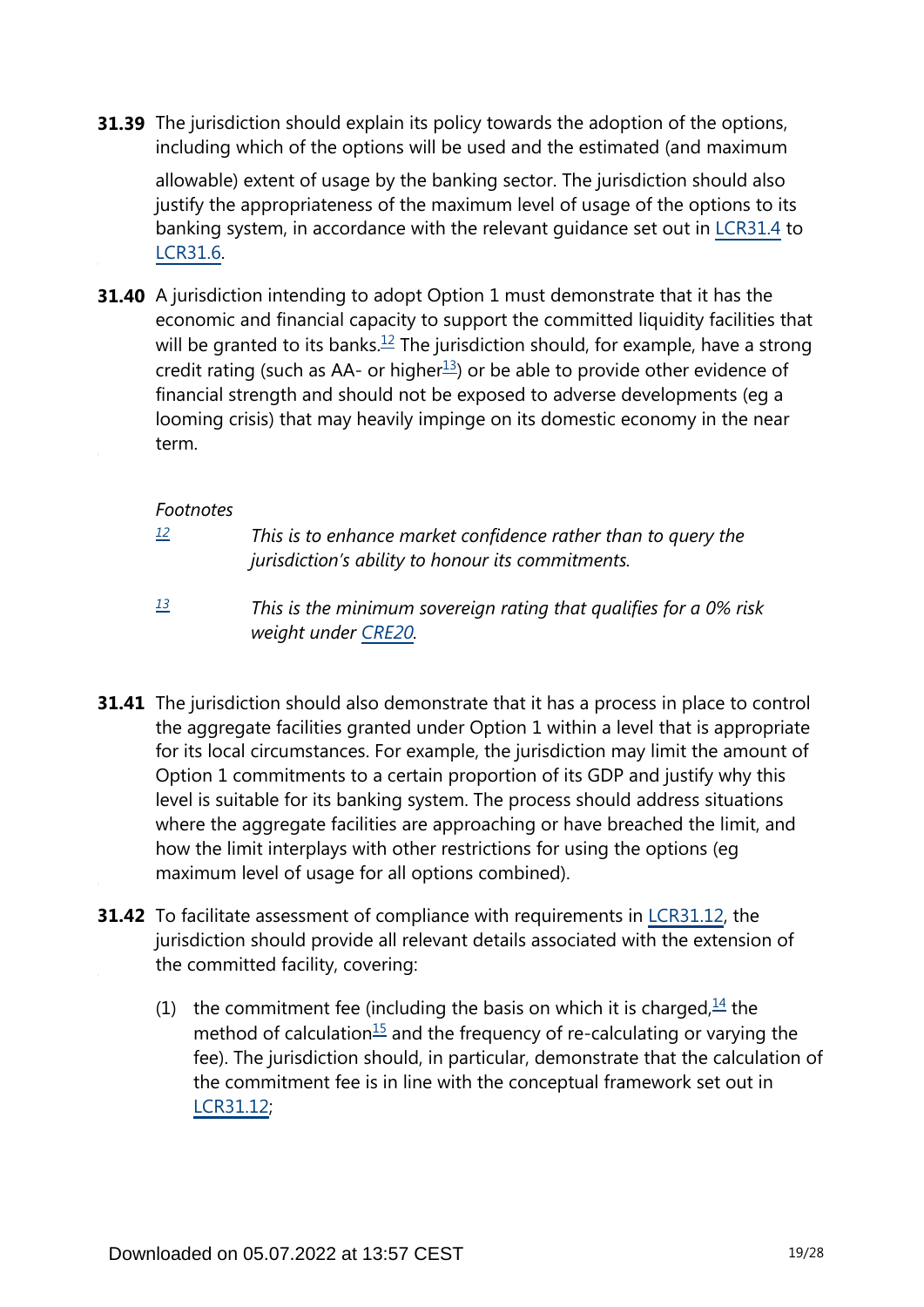- (2) the types of collateral acceptable to the central bank for securing the facility and respective collateral margins or haircuts required;
- <span id="page-19-4"></span>(3) the legal terms of the facility (including whether it covers a fixed term or is renewable or evergreen, the notice of drawdown, whether the contract is irrevocable prior to maturity, $\frac{16}{2}$  $\frac{16}{2}$  $\frac{16}{2}$  and whether there are restrictions on a bank's ability to draw down on the facility): $\frac{17}{2}$  $\frac{17}{2}$  $\frac{17}{2}$
- <span id="page-19-5"></span>(4) the criteria for allowing individual banks to use Option 1;
- (5) disclosure policies (ie whether the level of the commitment fee and the amount of committed facilities granted will be disclosed, either by the banks or by the central bank); and
- (6) the projected size of committed liquidity facilities that may be granted under Option 1 (versus the projected size of total net cash outflows in the domestic currency for Option 1 banks) for each of the next three to five years and the basis of projection.

<span id="page-19-2"></span><span id="page-19-1"></span><span id="page-19-0"></span>

| 14  | LCR31.12 requires the fee to be charged regardless of the amount, if<br>any, drawn down against the facility.                               |
|-----|---------------------------------------------------------------------------------------------------------------------------------------------|
| 15  | LCR31.12 presents the conceptual framework for setting the fee.                                                                             |
| 16  | LCR31.12 requires the maturity date to at least fall outside the 30-day<br>LCR window and the contract to be irrevocable prior to maturity. |
| -17 | LCR31.12 requires the contract not to involve any ex post credit                                                                            |

- <span id="page-19-3"></span>**31.43** A jurisdiction intending to adopt Option 2 should demonstrate that it has a mechanism in place to control the foreign exchange risk arising from banks' holdings in foreign currency HQLA under this option. This is because such foreign currency asset holdings to cover domestic currency liquidity needs may be exposed to the risk of decline in the liquidity value of those foreign currency assets should exchange rates move adversely when the assets are converted into the domestic currency, especially in times of stress.
- **31.44** This control mechanism should cover the following elements:

*decision by the central bank*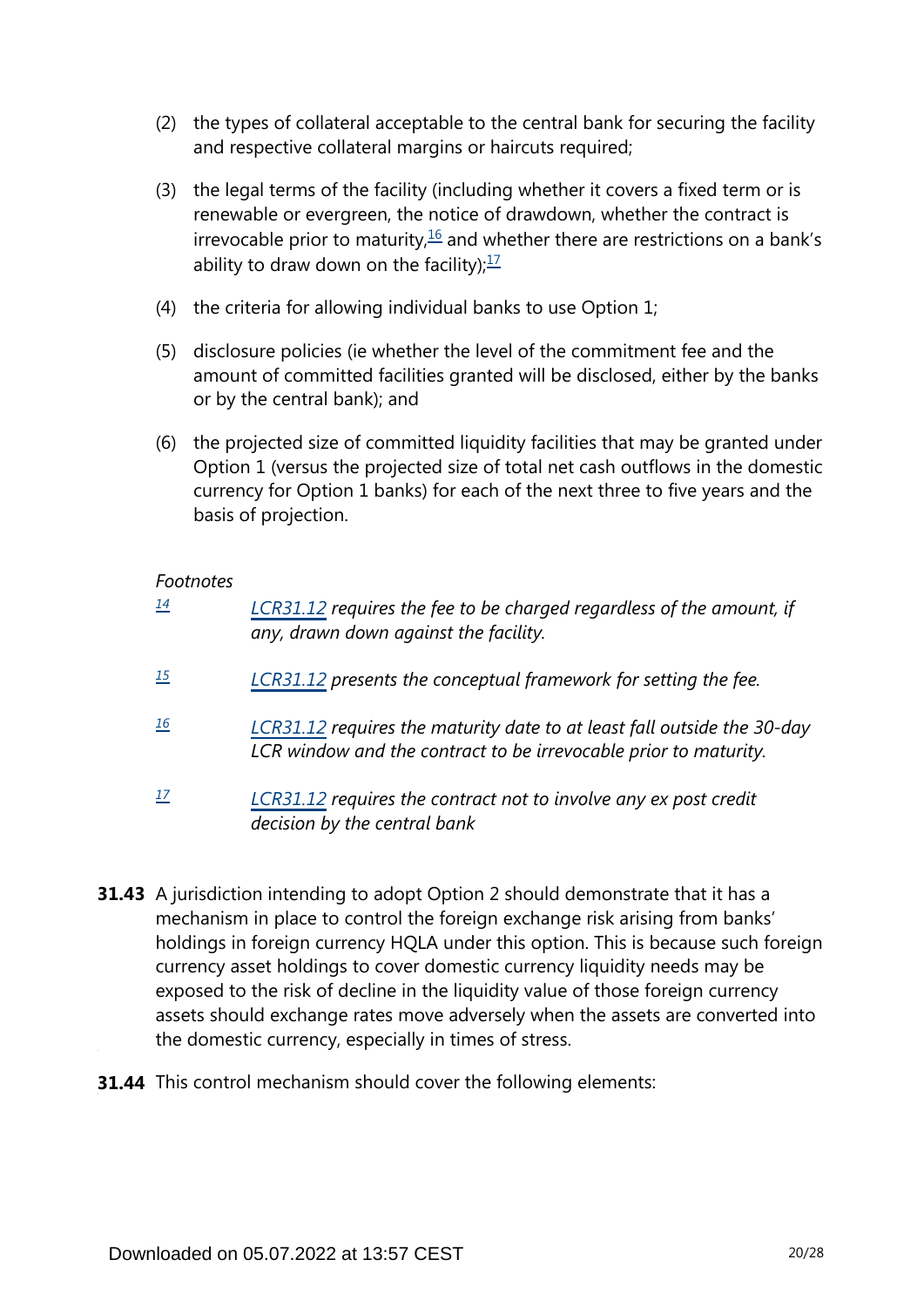(1) The jurisdiction should ensure that the use of Option 2 is confined only to foreign currencies which provide a reliable source of liquidity in the domestic currency in stressed market conditions. In this regard, the jurisdiction should

specify the currencies and broad types of HQLA denominated in those currencies<sup>[18](#page-22-0)</sup> allowable under this option, based on prudent criteria. The suitability of the currencies should be reviewed whenever significant changes in the external environment warrant a review.

- <span id="page-20-2"></span><span id="page-20-1"></span><span id="page-20-0"></span>(2) The jurisdiction should explain why each of the allowable currencies is selected, including an analysis of the historical exchange rate volatility, and turnover size in the foreign exchange market, of the currency pair (eg based on statistics for each of the past three to five years). In case a currency is selected for other reasons, $19$  the justifications should be clearly stated to support its inclusion for Option 2 purposes. The selection of currencies should take into account the following aspects:
	- (a) the currency should be freely transferable and convertible into the domestic currency;
	- (b) the currency should be liquid and active in the relevant foreign exchange market; the methodology and basis of this assessment should be documented;
	- (c) the currency should not exhibit significant historical exchange rate volatility against the domestic currency; $20$  and
	- (d) in the case of a currency which is pegged to the domestic currency, there should be a formal mechanism in place for maintaining the peg rate; relevant information about the mechanism and past ten-year statistics on exchange rate volatility of the currency pair showing the effectiveness of the peg arrangement should be documented.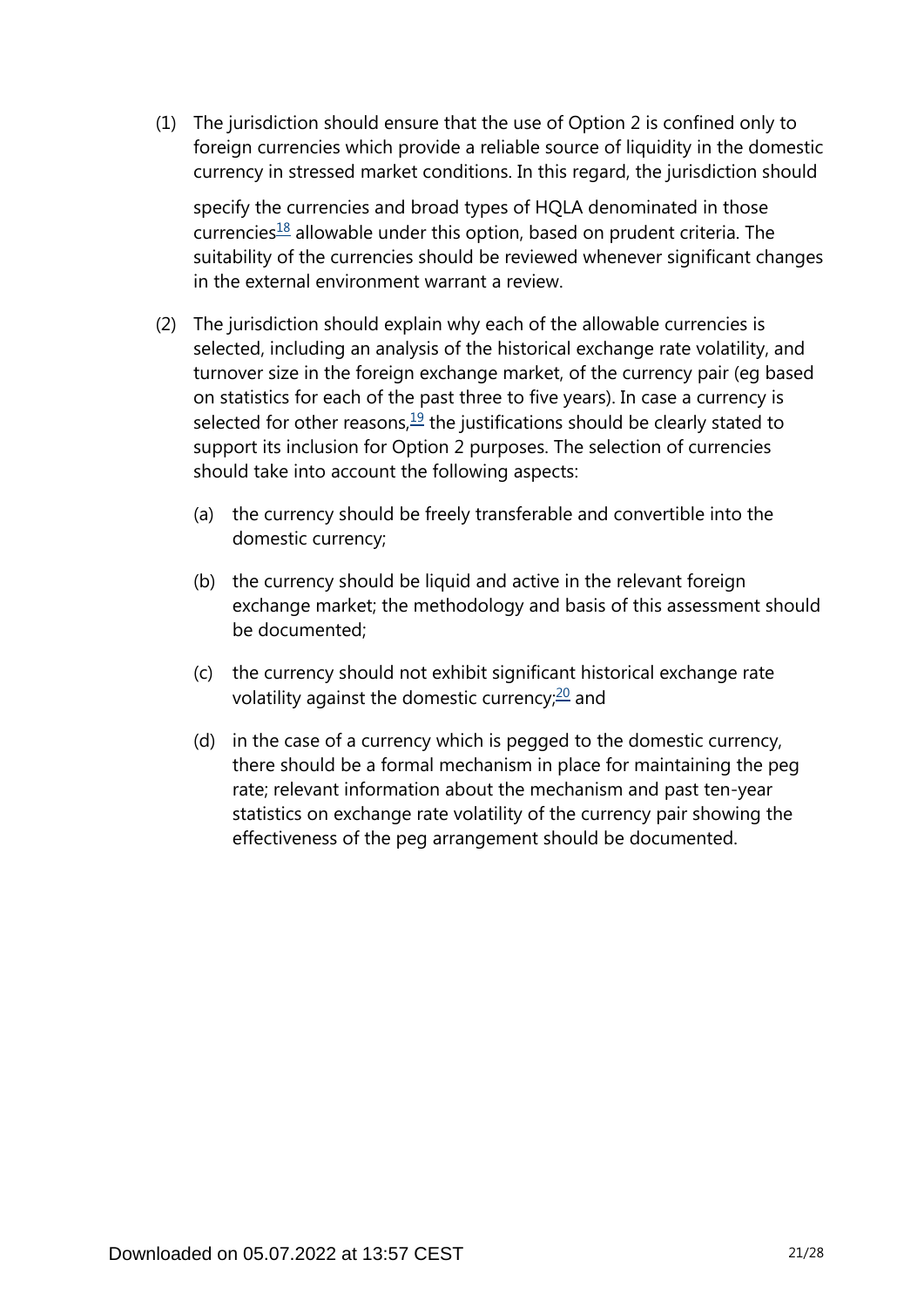- <span id="page-21-0"></span>(3) HQLA in the allowable currencies used for Option 2 purposes must be subject to haircuts as prescribed under this framework (ie at least 8% for major currencies $21$ ). The jurisdiction should set a higher haircut for other currencies where the exchange rate volatility against the domestic currency is much higher, based on a methodology that compares the historical (eg monthly) exchange rate volatilities between the currency pair concerned over an extended period of time. Where the allowable currency is formally pegged to the domestic currency, a lower haircut may be used to reflect limited exchange rate risk under the peg arrangement. To qualify for this treatment, the jurisdiction should demonstrate the effectiveness of its currency peg mechanism and the long-term prospect of keeping the peg. Where a threshold for applying the haircut under Option 2 is adopted (see [LCR31.15](https://www.bis.org/basel_framework/chapter/LCR/31.htm?tldate=20281012&inforce=20191215&published=20191215#paragraph_LCR_31_20191215_31_15)), the level of the threshold must not be more than 25%.
- (4) Regular information should be collected from banks in respect of their holding of allowable foreign currency HQLA for LCR purposes to enable supervisory assessment of the foreign exchange risk associated with banks' holdings of such assets, both individually and in aggregate.
- (5) There should be an effective means to control the foreign exchange risk assumed by banks. The control mechanism, and how it is to be applied to banks, should be elaborated. In particular:
	- (a) there should be prescribed criteria for allowing individual banks to use Option 2;
	- (b) the approach to assessing whether the estimated holdings of foreign currency HQLA by individual banks using Option 2 are consistent with their foreign exchange risk management capacity (see [LCR31.13](https://www.bis.org/basel_framework/chapter/LCR/31.htm?tldate=20281012&inforce=20191215&published=20191215#paragraph_LCR_31_20191215_31_13)) should be explained; and
	- (c) there should be a system for setting currency mismatch limits to control banks' maximum foreign currency exposures under Option 2.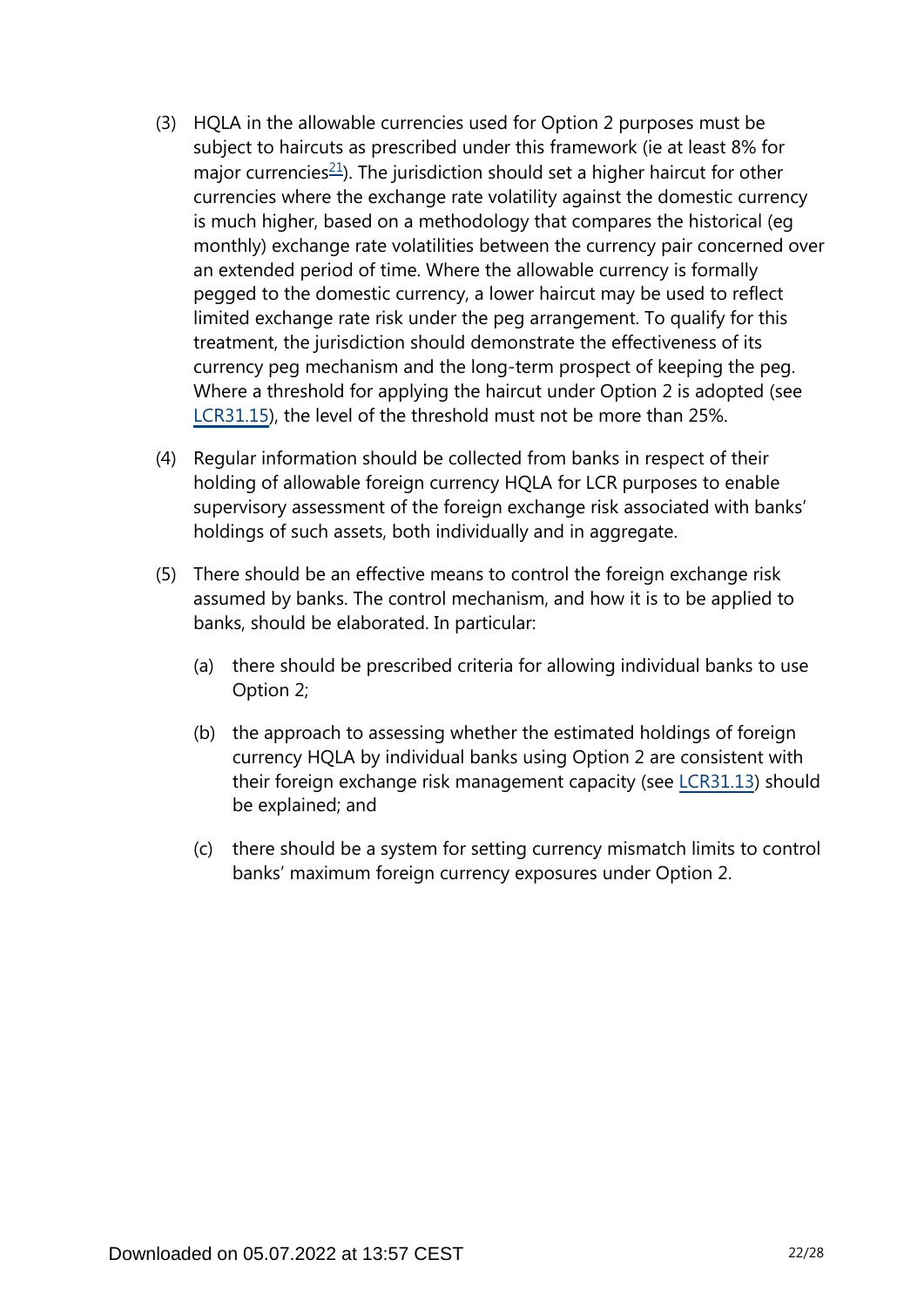<span id="page-22-2"></span><span id="page-22-1"></span><span id="page-22-0"></span>

| 18 | For example, clarification may be necessary in cases where only central<br>government debt will be allowed, or Level 1 securities issued by<br>multilateral development banks in some currencies will be allowed.                                                                                   |
|----|-----------------------------------------------------------------------------------------------------------------------------------------------------------------------------------------------------------------------------------------------------------------------------------------------------|
| 19 | For example, the central banks of the two currencies concerned may<br>have entered into special foreign exchange swap agreements that<br>facilitate the flow of liquidity between the currencies.                                                                                                   |
| 20 | This is relative to the exchange rate volatilities between the domestic<br>currency and other foreign currencies with which the domestic currency<br>is traded.                                                                                                                                     |
| 21 | These currencies refer to those that exhibit significant and active<br>market turnover in the global foreign currency market (eq the average<br>market turnover of the currency as a percentage of the global foreign<br>currency market turnover over a ten-year period is not lower than<br>10%). |

- <span id="page-22-3"></span>**31.45** With the adoption of Option 3, the increase in holdings of Level 2A assets within the banking sector (to substitute for Level 1 assets which are of higher quality but in shortage) may give rise to additional price and market liquidity risks, especially in times of stress when concentrated asset holdings have to be liquidated. In order to mitigate this risk, the jurisdiction intending to adopt Option 3 should ensure that only Level 2A assets that are of comparable quality to Level 1 assets in the domestic currency are allowed to be used under this option (ie to exceed the 40% cap). Level 2B assets must remain subject to the 15% cap. The jurisdiction should demonstrate how this can be achieved in its supervisory framework, having regard to the following aspects:
	- (1) The adoption of higher qualifying standards for additional Level 2A assets: apart from fulfilling all the qualifying criteria for Level 2A assets, additional requirements should be imposed to ensure the assets provide adequate liquidity value. For example, supervisors may require the minimum credit rating of these additional Level 2A assets to be AA or AA+ instead of AA-, and may impose more stringent qualitative and quantitative criteria. These assets may also be required to be central bank eligible.
	- (2) The inclusion of a prudent diversification requirement for banks using Option 3: banks should be required to diversify holdings of Level 2 assets among different issuers and asset classes to the extent feasible in a given national market. The jurisdiction should illustrate how this diversification requirement is to be applied to banks.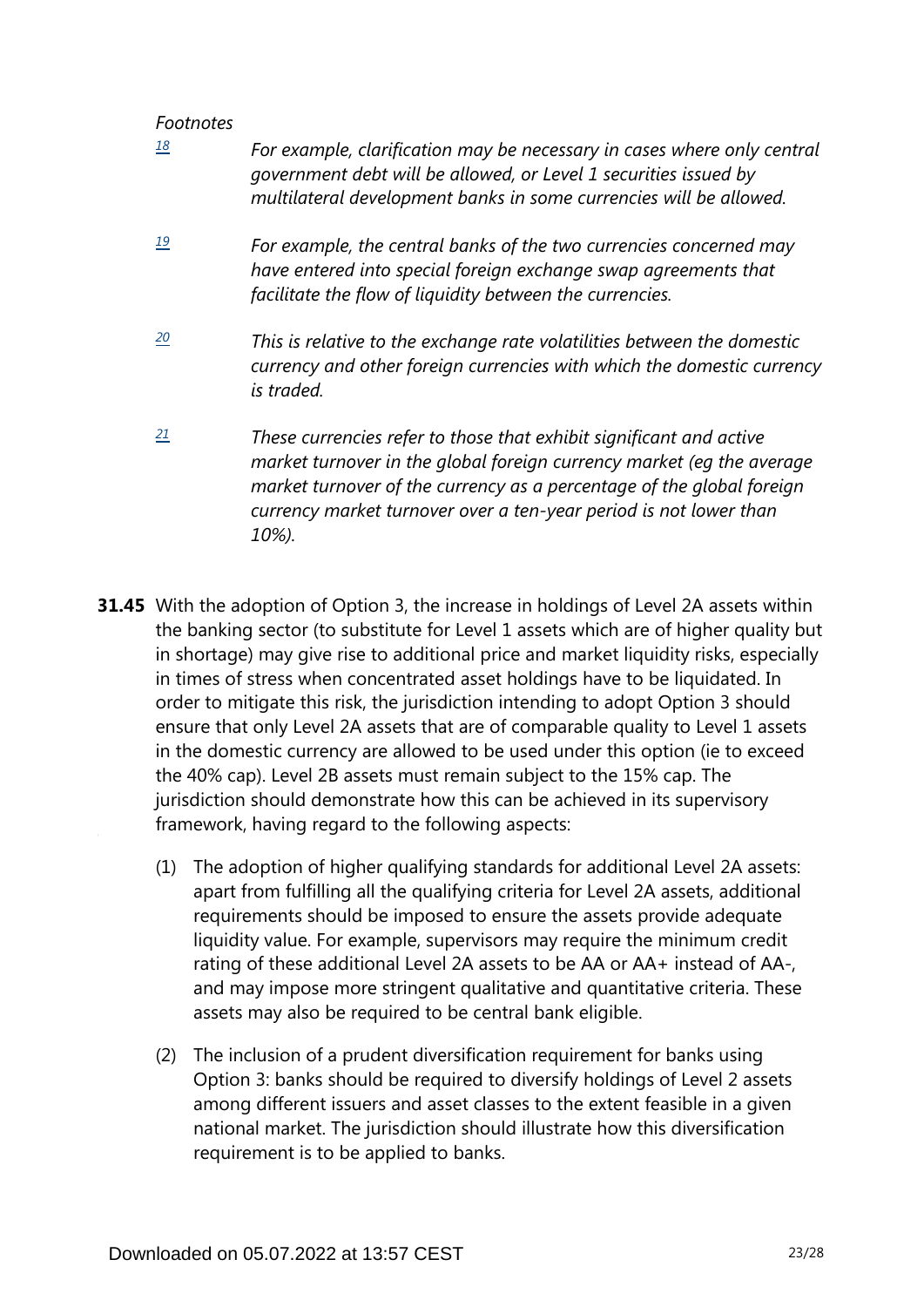- **31.46** The jurisdiction should provide statistical evidence to substantiate that Level 2A assets (used under Option 3) and Level 1 assets in the domestic currency are generally of comparable quality in terms of the maximum decline in price during a relevant historical period of significant liquidity stress.
- **31.47** The jurisdiction should also provide all relevant details associated with the use of Option 3, including:
	- (1) the standards and criteria for allowing individual banks to use Option 3;
	- (2) the system for monitoring banks' additional Level 2A asset holding under Option 3 to ensure that they observe the higher requirements;
	- (3) the application of higher haircuts to additional Level 2A assets (see [LCR31.17\)](https://www.bis.org/basel_framework/chapter/LCR/31.htm?tldate=20281012&inforce=20191215&published=20191215#paragraph_LCR_31_20191215_31_17);  $\frac{22}{ }$  $\frac{22}{ }$  $\frac{22}{ }$  and
	- (4) the existence of any restriction on the use of Level 2A assets (ie to what extent banks will be allowed to hold such assets as a percentage of their liquid asset stock).

<span id="page-23-0"></span>*[22](#page-0-0)*

*Under [LCR31.17](https://www.bis.org/basel_framework/chapter/LCR/31.htm?tldate=20281012&inforce=20191215&published=20191215#paragraph_LCR_31_20191215_31_17), a minimum higher haircut of 20% must be applied to additional Level 2A assets used under this option. The jurisdiction must conduct an analysis to assess whether the 20% haircut is sufficient for Level 2A assets in its market, and should increase the haircut to an appropriate level if this is warranted in order to achieve the purpose of the haircut.* 

## **Guidance on meeting Principle 3 – supervisory obligations**

**31.48** This Principle requires a jurisdiction intending to adopt any of the options to indicate the jurisdiction's commitment to observing the obligations relating to supervisory monitoring, disclosure, periodic self-assessment, and independent peer review of its eligibility for adopting the options, as set out in the criteria below. Whether these commitments are fulfilled in practice should be assessed in subsequent periodic self-assessments and, where necessary, in subsequent independent peer reviews.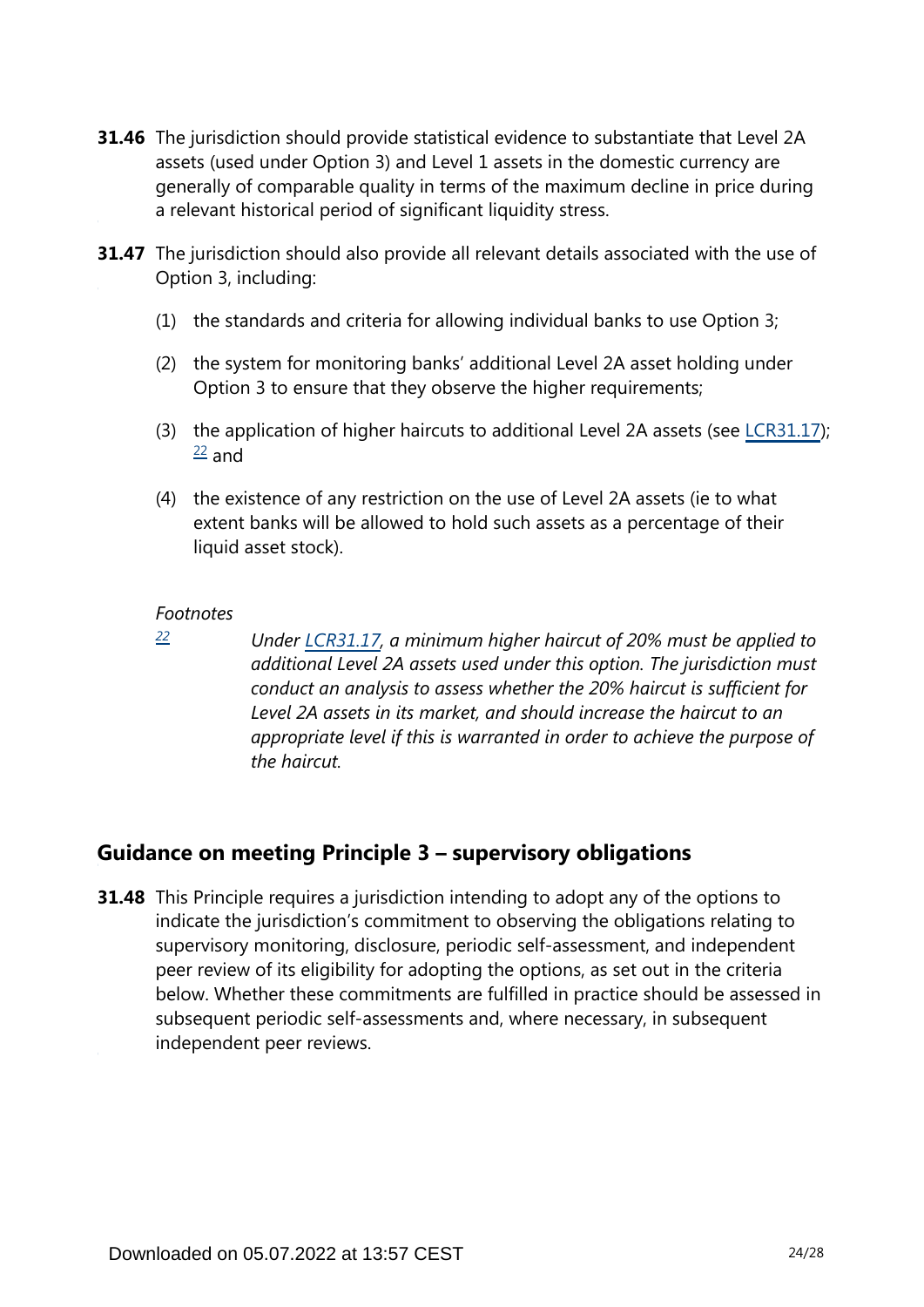- **31.49** The jurisdiction should demonstrate that it has a clearly documented framework for monitoring the usage of the options by its banks as well as their compliance with the relevant rules and requirements applicable to them under the supervisory framework. In particular, the jurisdiction should have a system to ensure that the rules governing banks' usage of the options are met, and that the usage of the options within the banking system are monitored and controlled. To achieve this, the framework should be able to address the aspects mentioned below.
- **31.50** The jurisdiction should set out the requirements that banks should meet in order to use the options to comply with the LCR. The requirements may differ depending on the option to be used as well as jurisdiction-specific considerations. The scope of these requirements will generally cover the following areas:
	- (1) The jurisdiction should devise the supervisory requirements governing banks' usage of the options, having regard to the guidance set out in this chapter. Any bank-specific requirements should be communicated to the affected banks.
	- (2) Banks using the options should be informed of the minimum amount of Level 1 assets that they are required to hold in the relevant currency. The jurisdiction should set a minimum level for banks in the jurisdiction. This should complement the requirement under [LCR31.50](https://www.bis.org/basel_framework/chapter/LCR/31.htm?tldate=20281012&inforce=20191215&published=20191215#paragraph_LCR_31_20191215_31_50)(3) below.
	- (3) In order to control the usage of the options within the banking system, banks should be informed of any supervisory restriction applicable to them in terms of the maximum amount of alternative HQLA (under each or all of the options) they are allowed to hold. For example, if the maximum usage level is 70%, a bank should maintain at least 30% of its HQLA stock in Level 1 assets in the relevant currency. The maximum level of usage of the options set by the jurisdiction should be consistent with the calculations and projections used to support its compliance with Principles 1 and 2.
	- (4) The jurisdiction may apply additional haircuts to banks that use the options to limit the uncertainty of performance, or mitigate the risks of nonperformance, of the options used (see Principle 2). For example, a jurisdiction that relies heavily on Option 3 may observe that a large amount of Level 2A assets will be held by banks to fulfil their LCR needs, thereby increasing the market liquidity risk of these assets. This may necessitate increasing the Option 3 haircut for banks that rely heavily on these Level 2A assets.
	- (5) The jurisdiction may choose to apply further restrictions to banks that use the options.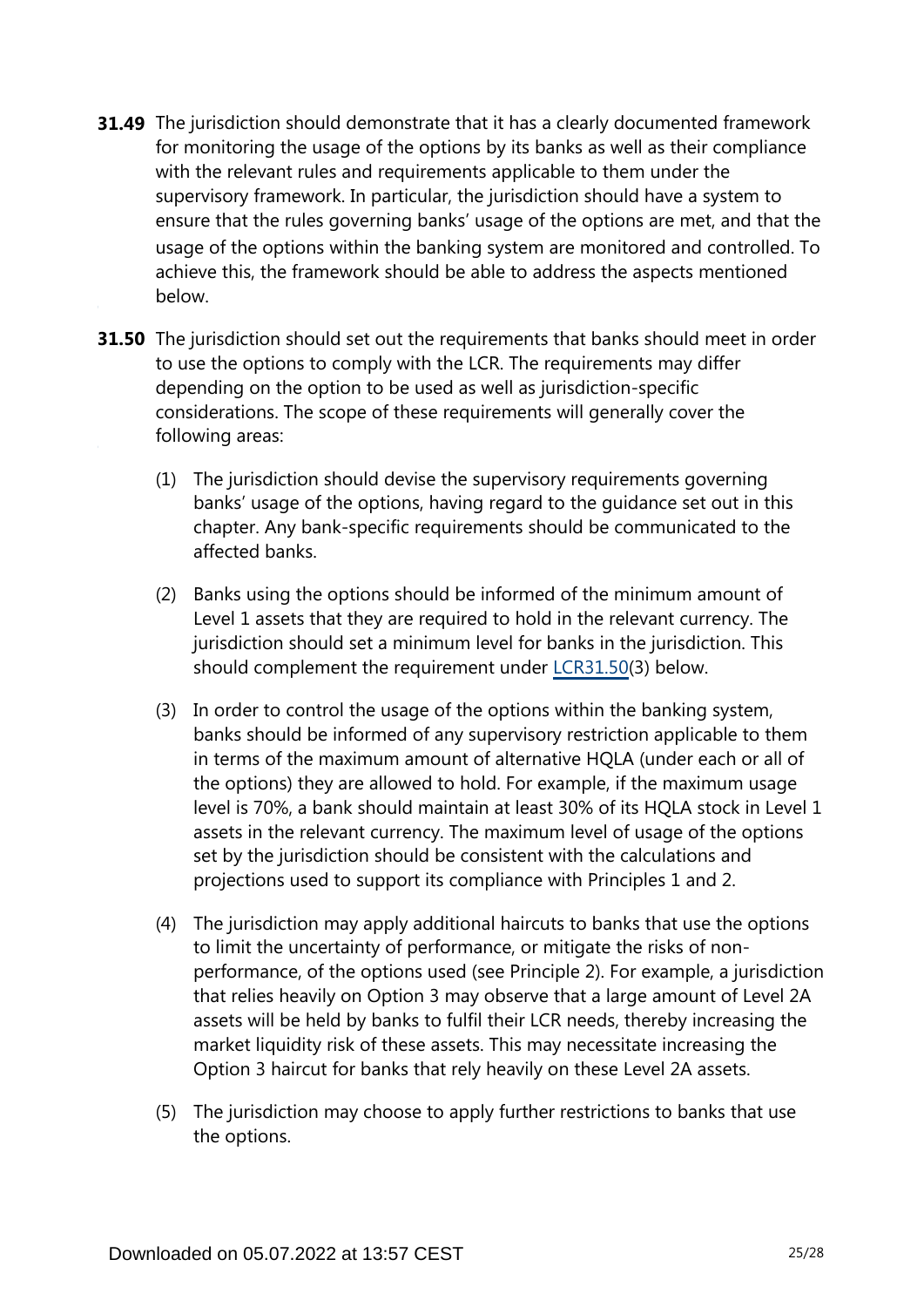#### **31.51**

The jurisdiction should demonstrate that through its data collection framework (eg as part of regular banking returns), sufficient data can be obtained from its banks to ascertain compliance with the supervisory requirements as communicated to the banks. The jurisdiction should determine the reporting requirements, including the types of data and information required, the manner and frequency of reporting, and how the data and information collected will be used.

- **31.52** The jurisdiction should also indicate how it intends to monitor banks' compliance with the relevant rules and requirements. This may be performed through a combination of off-site analysis of information collected, prudential interviews with banks and on-site examinations as necessary. For example, an on-site review may be necessary to determine the quality of a bank's foreign exchange risk management in order to assess the extent which the bank should be allowed to use Option 2 to satisfy its LCR requirements.
- **31.53** The jurisdiction should demonstrate that it has sufficient supervisory powers and tools at its disposal to ensure compliance with the requirements governing banks' usage of the options. These will include tools for assessing compliance with specific requirements (eg foreign exchange risk management under Option 2 and price risk management under Option 3) as well as general measures and powers available to impose penalties should banks fail to comply with the requirements applicable to them. The jurisdiction should also demonstrate that it has sufficient powers to direct banks to comply with the general rules and/or specific requirements imposed on them. Examples of such measures are the power to issue directives to the banks, restriction of financial activities, financial penalties, increase of Pillar 2 capital, etc.
- **31.54** The jurisdiction should restrict a bank from using the options should it fail to comply with the relevant requirements.
- **31.55** The jurisdiction should demonstrate that it has a documented framework that is disclosed (whether on its website or through other means) upon the adoption of the options for alternative treatment. The document should contain clear and transparent information that will enable other national supervisors and stakeholders to gain a sufficient understanding of its compliance with the qualifying principles for adoption of the options and the manner in which it supervises the use of the options by its banks.
- **31.56** The disclosure should cover the following: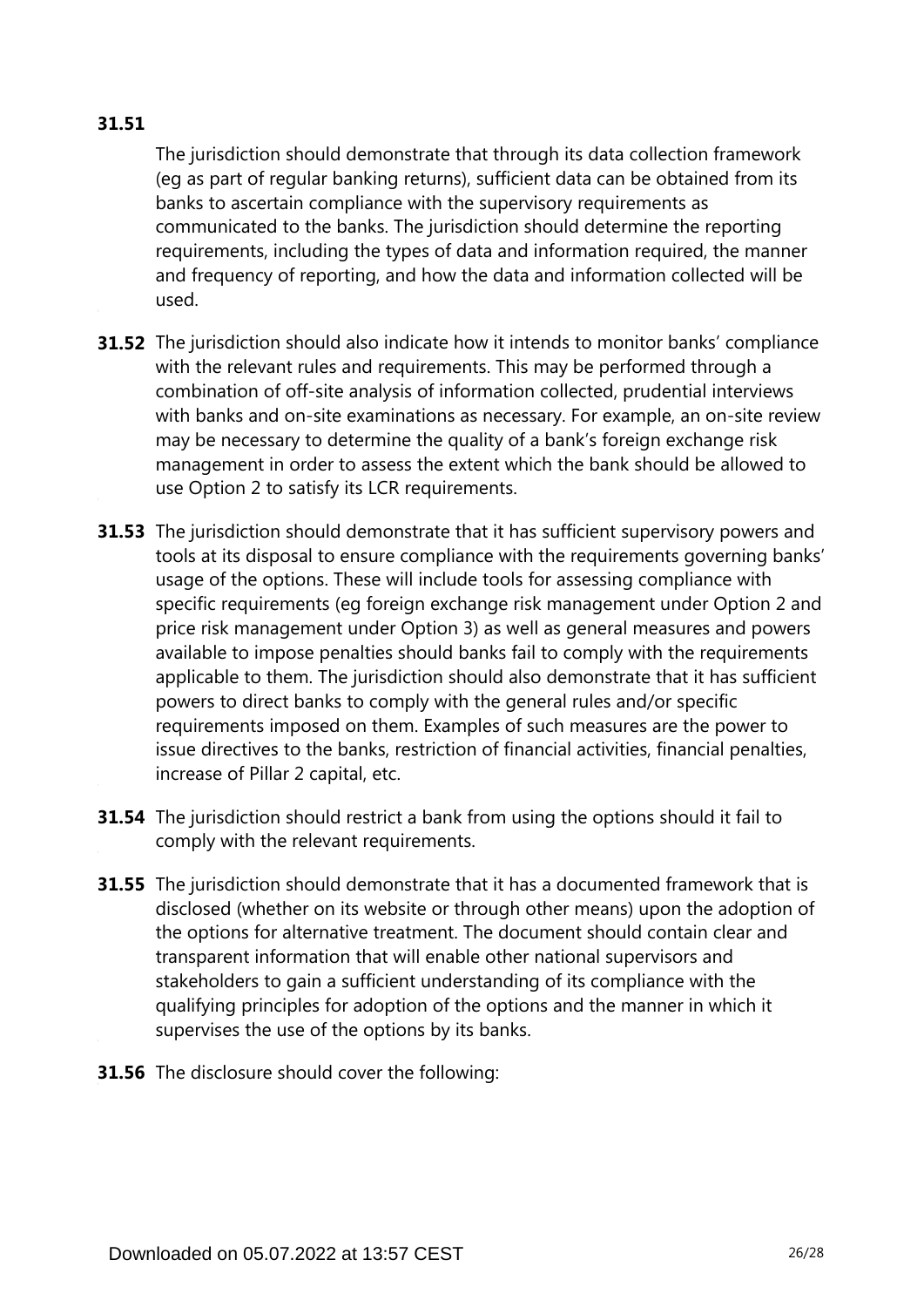(1) the jurisdiction's self-assessment of insufficient HQLA in the domestic currency, including relevant data about the supply of, and demand for, HQLA, and major factors (eg structural, cyclical or jurisdiction-specific)

influencing the supply and demand. This assessment should correspond with the self-assessment required under [LCR31.57](https://www.bis.org/basel_framework/chapter/LCR/31.htm?tldate=20281012&inforce=20191215&published=20191215#paragraph_LCR_31_20191215_31_57) to [LCR31.61](https://www.bis.org/basel_framework/chapter/LCR/31.htm?tldate=20281012&inforce=20191215&published=20191215#paragraph_LCR_31_20191215_31_61) below;

- (2) the jurisdiction's supervisory approach to applying the alternative treatment, including the option(s) allowed to be used by banks, any guidelines, requirements and restrictions associated with the use of such option(s) by banks, and approach to monitoring banks' compliance with them;
- (3) if Option 1 is adopted, the terms of the committed liquidity facility, including the maturity of the facility, the commitment fee charged (and the approach adopted for setting the fee), securities eligible as collateral for the facility (and margins required), and other terms, including any restrictions on banks' usage of this option;
- (4) if Option 2 is adopted, the foreign currencies (and types of securities under those currencies) allowed to be used, haircuts applicable to the foreign currency HQLA, and any restrictions on banks' usage of this option; and
- (5) if Option 3 is adopted, the Level 2A assets allowed to be used in excess of the 40% cap (and the associated criteria), haircuts applicable to Level 2A assets (within and above the 40% cap), and any restrictions on banks' usage of this option.
- **31.57** The jurisdiction should update the disclosed information whenever there are changes to the information (eg updated self-assessment of insufficient HQLA performed).
- **31.58** The jurisdiction should perform a review of its eligibility for alternative treatment every five years after it has adopted the options. The primary purpose of this review is to determine that there remains insufficient HQLA in the jurisdiction. The review should be in the form of a self-assessment of the jurisdiction's compliance with each of the Principles set out in this chapter.
- **31.59** The jurisdiction should have a credible process for conducting the selfassessment, and should provide sufficient information and analysis to support the self-assessment. The results of the self-assessment should be disclosed (on its website or through other means) and accessible by other national supervisors and stakeholders.